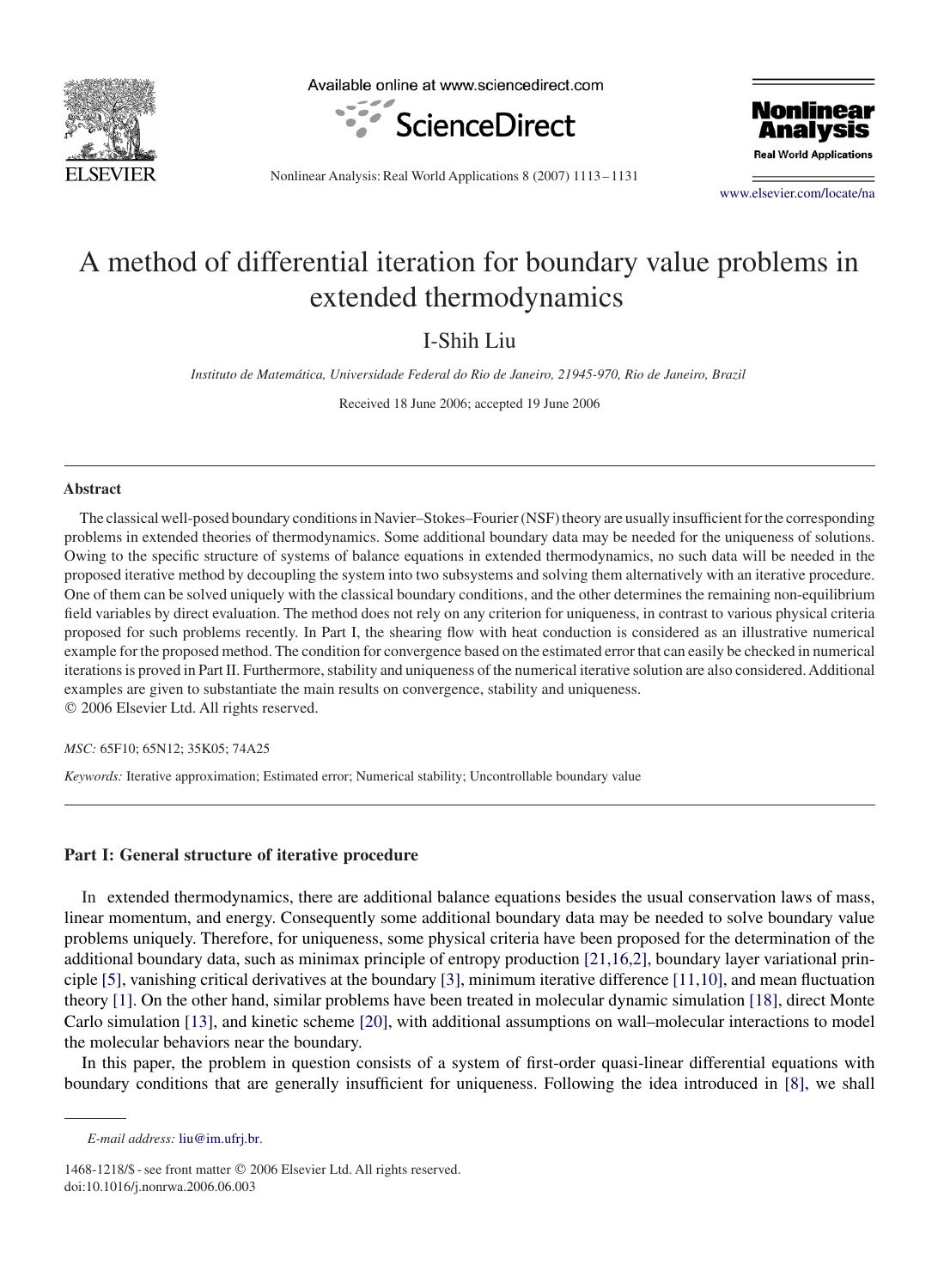1114 *I. Liu / Nonlinear Analysis: Real World Applications 8 (2007) 1113 – 1131*

employ a well-known straightforward numerical approach to solve a complicate system of equations, i.e., decoupling the system into simpler ones and solving alternatively with an iterative procedure. The method proposed do not require additional boundary conditions nor any particular physical or mathematical criterion. It is merely a numerical method of solving the problem mathematically avoiding the difficulties arisen from insufficient boundary conditions. We shall explain our basic idea with a simple example.

This is the example already considered in [21,5,11,20]—one-dimensional stationary heat conduction between two parallel walls. Specifically, we consider the problem in the 14-moment theory of a monatomic ideal gas at rest. In this case, as presented in [\[11\],](#page-17-0) we have

$$
\frac{\mathrm{d}p}{\mathrm{d}x} = 0, \quad \frac{\mathrm{d}q}{\mathrm{d}x} = 0,\tag{1}
$$

and

$$
q = -\frac{5}{2} R p \tau \frac{d\theta}{dx} - \frac{1}{6} \tau \frac{d\Delta}{dx},
$$
  

$$
\Delta = -28 R \tau \frac{d(\theta q)}{dx}.
$$
 (2)

The two equations in (1) are the conservation of linear momentum and energy, respectively, and hence the pressure p and the heat flux q are constants. Relation  $(2)_1$  can be regarded as a generalization of Fourier law, with thermal conductivity  $\kappa = (5/2)R\tau p$ , while  $(2)_2$  is the additional balance equation for the non-equilibrium fourth-order moment  $\Delta$  in the 14-moment theory. The gas constant is denoted by R (the Boltzmann constant divided by the mass of the molecule), and  $\theta$  is the temperature. The BGK model has been assumed for simplicity, the relaxation time  $\tau$  is a constant.

The solution of system (1) and (2) can easily be found and it is given by

$$
q = q_L,
$$
  
\n
$$
\theta = \theta_0 - \frac{q_L}{\kappa} x - \frac{1}{15Rp} (\Delta_0 - D)(e^{\gamma x} - 1),
$$
  
\n
$$
\Delta = D + (\Delta_0 - D)e^{\gamma x},
$$
\n(3)

where

$$
D = \frac{56}{5} \frac{q_L^2}{p}, \quad \gamma = \frac{15}{28} \frac{1}{\tau} \frac{p}{q_L}.
$$
 (4)

In this solution, we have used the following boundary conditions:

$$
\theta(0) = \theta_0, \quad q(L) = q_L, \quad \Delta(0) = \Delta_0.
$$
\n(5)

With the pressure given in the gas, by prescribing the boundary values of temperature at  $x = 0$  and the heat flux at  $x = L$ , the heat conduction problem is well-posed and it has a (unique) physically meaningful solution, in the classical Fourier theory of heat conduction. However, in the 14-moment case, the solution also depends on the boundary value  $\Delta_0$ , for which an improperly assigned value may lead to physically irrelevant results. Additional data of this type are referred to as *uncontrollable* boundary data in [11,10].

Alternatively, we consider the problem which consists of the usual conservation laws and the generalized Fourier law with the classical boundary conditions,

(I) 
$$
\begin{cases} \frac{dp}{dx} = 0, & \frac{dq}{dx} = 0, \\ q = -\frac{5}{2} R p \tau \frac{d\theta}{dx} - \frac{1}{6} \tau \frac{d\Delta}{dx}, \\ \theta(0) = \theta_0, & q(L) = q_L. \end{cases}
$$
 (6)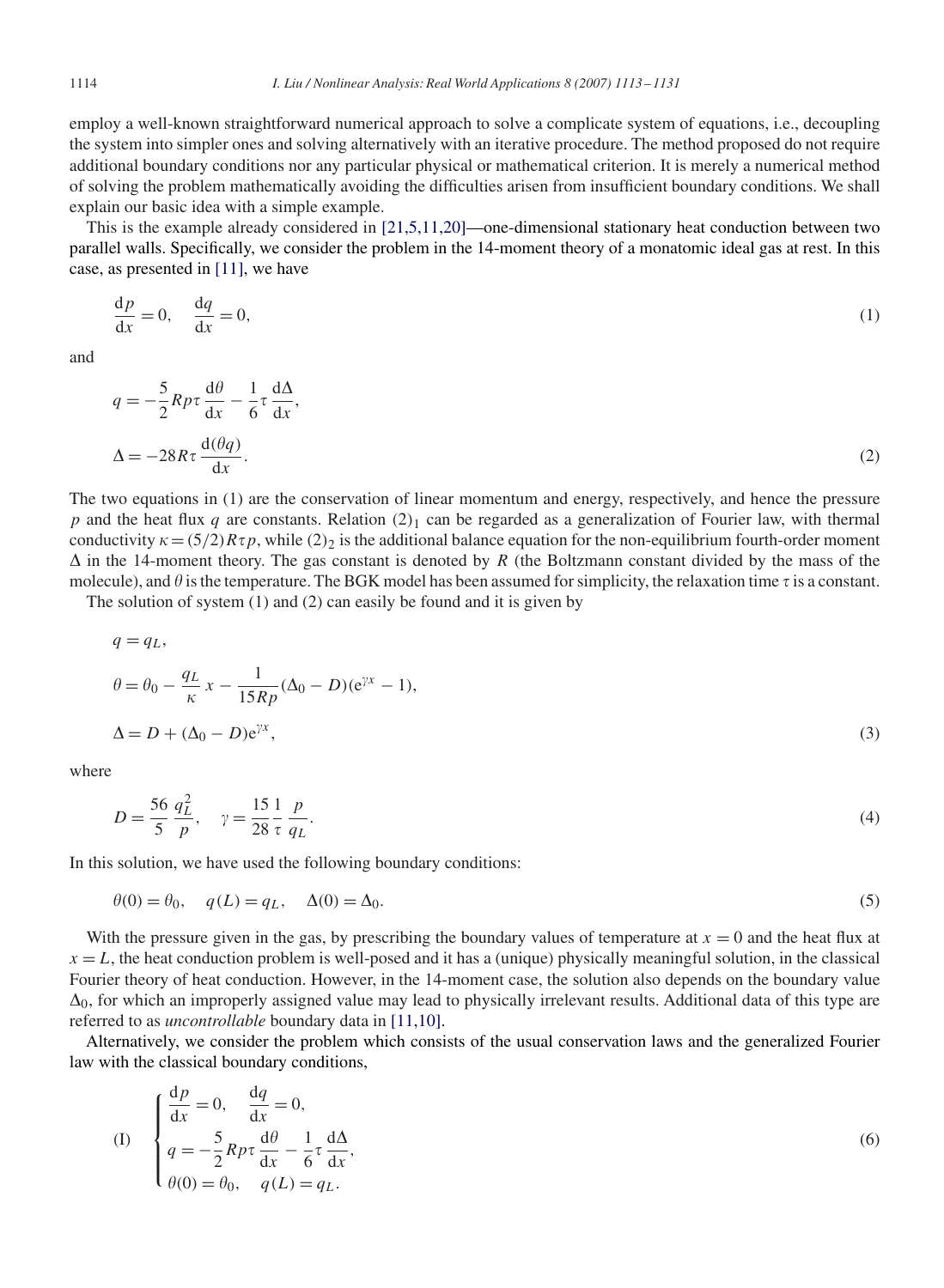$$
\Delta = -28R\tau \frac{d(\theta q)}{dx}.\tag{7}
$$

With the new iterate of  $\Delta$ , Problem (I) can be solved again, and the process can be repeated iteratively.

Indeed, with  $\Delta = 0$ , we obtain the first iterate for  $\theta$  and  $q$  from Problem (I). It is exactly the same as the classical Fourier solution,

$$
q = q_L, \quad \theta = \theta_0 - \frac{2}{5} \frac{q_L}{R \tau p} x. \tag{8}
$$

Substituting this result into (7), we obtain the first iterate of  $\Delta$ ,

$$
\Delta = \frac{56}{5} \frac{q_L^2}{p}.\tag{9}
$$

Since the first iterate of  $\Delta$  is a constant, its derivative vanishes, and the solution for the second iterate of Problem (I) remains unchanged, and so do the subsequent iterates. In other words, the iterative approximation converges trivially and we obtain the solution (8) and (9) uniquely. In particular, we have also determined the boundary value,

$$
\Delta_0 = \frac{56}{5} \frac{q_L^2}{p}.
$$

Note that the determination of the value  $\Delta_0$  does not rely on any additional criterion except the assumption of the initial iterate at the equilibrium state. This result has been obtained in [\[11\]](#page-17-0) based on the criterion of minimum iterative difference.

The iterative procedure to obtain a unique solution in this problem is a trivial one. However, the idea of decoupling the system into two subsystems that can be solved with classical boundary conditions by iterative approximation can easily be adopted to more general problems in extended thermodynamics.

# **1. A method of differential iteration**

One can always split the system of governing equations in extended thermodynamic theory into two subsystems (I) and (II). System (I) consists of the governing equations for the corresponding problem in the classical NSF theory, i.e., the conservation laws and the equations equivalent to Navier–Stokes law for the stress tensor  $T$  and the Fourier law for the heat flux *q*. And System (II) consists of the balance equations for the remaining non-equilibrium field variables, say,  $M_a$  for  $a = 1, \ldots, m$ . More specifically, for boundary value problems—of time-independent processes, System (I) and (II) can be written in the form:

(I)

\n
$$
\begin{cases}\n\text{div}(\rho \mathbf{v}) = 0, \\
\text{div}(\rho \mathbf{v} \otimes \mathbf{v} - T) = 0, \\
\text{div}(\rho(\varepsilon + \frac{1}{2}\mathbf{v} \cdot \mathbf{v})\mathbf{v} + \mathbf{q} - T\mathbf{v}) = 0, \\
T = \hat{T}(\rho, \mathbf{v}, \theta, \nabla \rho, \nabla \theta, \nabla \mathbf{v}, T, \mathbf{q}, M_a, \nabla T, \nabla \mathbf{q}, \nabla M_a), \\
\mathbf{q} = \hat{\mathbf{q}}(\rho, \mathbf{v}, \theta, \nabla \rho, \nabla \theta, \nabla \mathbf{v}, T, \mathbf{q}, M_a, \nabla T, \nabla \mathbf{q}, \nabla M_a), \\
\text{(II)} \quad\n\begin{cases}\n\text{for } a = 1, \dots, m, \\
M_a = \hat{M}_a(\rho, \mathbf{v}, \theta, \nabla \rho, \nabla \theta, \nabla \mathbf{v}, T, \mathbf{q}, M_a, \nabla T, \nabla \mathbf{q}, \nabla M_a).\n\end{cases}\n\end{cases}
$$

owing to the structure of additional balance equations in extended theory of thermodynamics (see Chapter 8 of [\[7\]\)](#page-17-0). And according to that, in general, the functions  $\hat{T}$ ,  $\hat{q}$ , and  $\hat{M}_a$  are linear in the gradients and the internal energy  $\varepsilon$  is a function of  $(\rho, \theta)$ .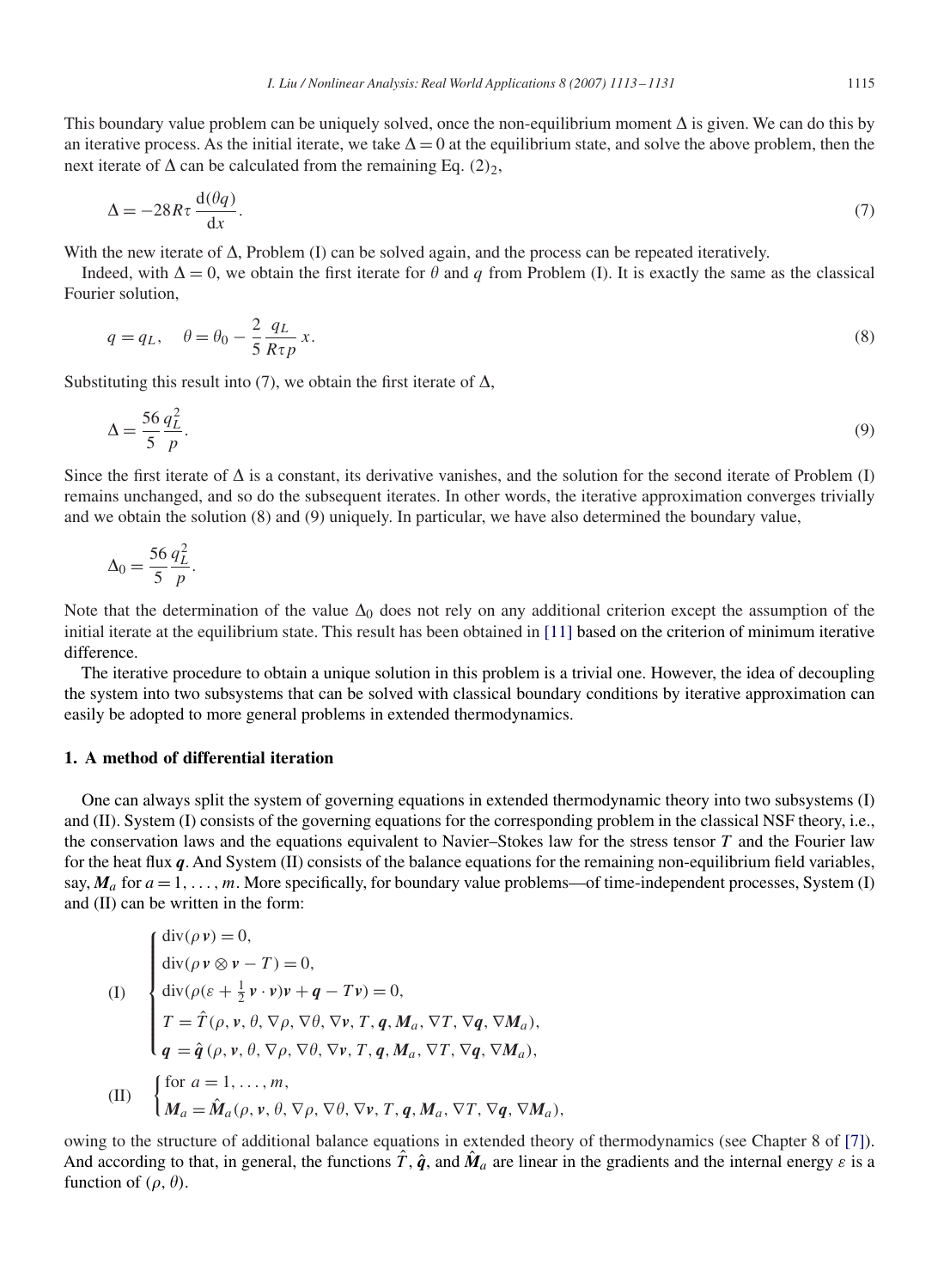## *1.1. Iterative approximation of the decoupled system*

We shall decouple System (I) from System (II) by the following iterative scheme so that System (I) becomes a closed system of differential equations for the determination of the fields ( $\rho$ ,  $\nu$ ,  $\theta$ ,  $T$ ,  $q$ )—similar to the classical Navier–Stokes–Fourier (NSF) theory.

$$
(I) \begin{cases} \operatorname{div}(\stackrel{(n)}{\rho}\stackrel{(n)}{\mathcal{V}}) = 0, \\ \operatorname{div}(\stackrel{(n)}{\rho}\stackrel{(n)}{\mathcal{V}} \otimes \stackrel{(n)}{\mathcal{V}} - T) = 0, \\ \operatorname{div}(\stackrel{(n)}{\rho}(\stackrel{(n)}{\varepsilon} + \frac{1}{2} \stackrel{(n)}{\mathcal{V}} \cdot \stackrel{(n)}{\mathcal{V}}) \stackrel{(n)}{\mathcal{V}} + \stackrel{(n)}{q} - \stackrel{(n)}{T} \stackrel{(n)}{\mathcal{V}}) = 0, \\ \frac{(n)}{T} = \hat{T}(\stackrel{(n)}{\rho}, \stackrel{(n)}{\mathcal{V}}, \stackrel{(n)}{\theta}, \nabla \stackrel{(n)}{\rho}, \nabla \stackrel{(n)}{\mathcal{V}}, \nabla \stackrel{(n)}{\theta}, \stackrel{(n-1)}{T}, \stackrel{(n-1)}{q}, \stackrel{(n-1)}{M_a}, \nabla \stackrel{(n-1)}{T}, \nabla \stackrel{(n-1)}{q}, \nabla \stackrel{(n-1)}{M_a}), \\ \frac{(n)}{q} = \hat{q}(\stackrel{(n)}{\rho}, \stackrel{(n)}{\mathcal{V}}, \stackrel{(n)}{\theta}, \nabla \stackrel{(n)}{\rho}, \nabla \stackrel{(n)}{\rho}, \nabla \stackrel{(n)}{\mathcal{V}}, \nabla \stackrel{(n)}{\theta}, \stackrel{(n-1)}{T}, \stackrel{(n-1)}{q}, \stackrel{(n-1)}{M_a}, \nabla \stackrel{(n-1)}{T}, \nabla \stackrel{(n-1)}{q}, \nabla \stackrel{(n-1)}{M_a}), \\ \end{cases}
$$
\n
$$
(II) \begin{cases} \text{for } a = 1, \dots, m, \\ M_a = \hat{M}_a(\stackrel{(n)}{\rho}, \stackrel{(n)}{\mathcal{V}}, \stackrel{(n)}{\theta}, \nabla \stackrel{(n)}{\rho}, \nabla \stackrel{(n)}{\rho}, \nabla \stackrel{(n)}{\mathcal{V}}, \nabla \stackrel{(n)}{\theta}, \stackrel{(n)}{T}, \stackrel{(n)}{q}, \stackrel{(n)}{M_a}, \nabla \stackrel{(n)}{T}, \nabla \stackrel{(n)}{q}, \nabla \stackrel{(n-1)}{M_a}). \end{cases}
$$

The iterative procedure is initiated at the equilibrium state,

$$
\mathop{T_a}\limits^{(0)}=0, \quad \mathop{q}\limits^{(0)}{}_{a}=0, \quad \mathop{M_a}\limits^{(0)}=0.
$$

Note that initializing with the equilibrium state is equivalent to starting the iteration from the solution of the classical NSF theory. In this iterative scheme, at every iterative step  $n = 1, 2, 3, \ldots$ , the terms involving  $(n - 1)$ th iterates in System (I) can be regarded as supply terms in the corresponding system of NSF theory. Therefore, we can assume that it can be solved uniquely for the fields  $(\rho, v, \theta, T, q)$  with the classical well-posed boundary conditions for NSF theory. Then from System (II), the non-equilibrium fields  $M_a$  can be determined by direct evaluation. In this manner, classical (NSF) boundary conditions are sufficient to solve boundary value problems in extended thermodynamics without any criterion for the determination of uncontrollable boundary data.

We emphasize that the system of differential equations are valid in the interior points only. However, we shall assume that all fields are smooth up to the boundary so that the boundary value is defined as the one-side limit from the interior points. In other words, the boundary values are not necessary the values at the walls if some slip conditions or some wall–molecular interaction assumptions are adopted.

# *1.2. Iterative scheme with decreasing weight*

System (II) can in general be put into a fixed-point problem of the form:

$$
u=Gu, \quad u\in X,
$$

where G is a non-linear differential operator on some function space X. The iterative scheme proposed can then be written as

$$
u_n = Gu_{n-1}, \quad n = 1, 2, 3 \dots \tag{10}
$$

It is well-known that this simple iterative scheme converges uniquely to a fixed point if the operator G is contractive, i.e., for any  $u, v \in X$ ,

$$
||Gu - Gv|| \leq C||u - v|| \quad \text{for } C < 1.
$$

However, our differential operators are not contractive, and more generally, they are unbounded.

Note that the iterative scheme (10) is similar to the *Maxwellian iteration* (denominated by Truesdell who also referred to it as *differential iteration* [6,23]) in the kinetic theory of gases, to obtain approximations of Fourier law of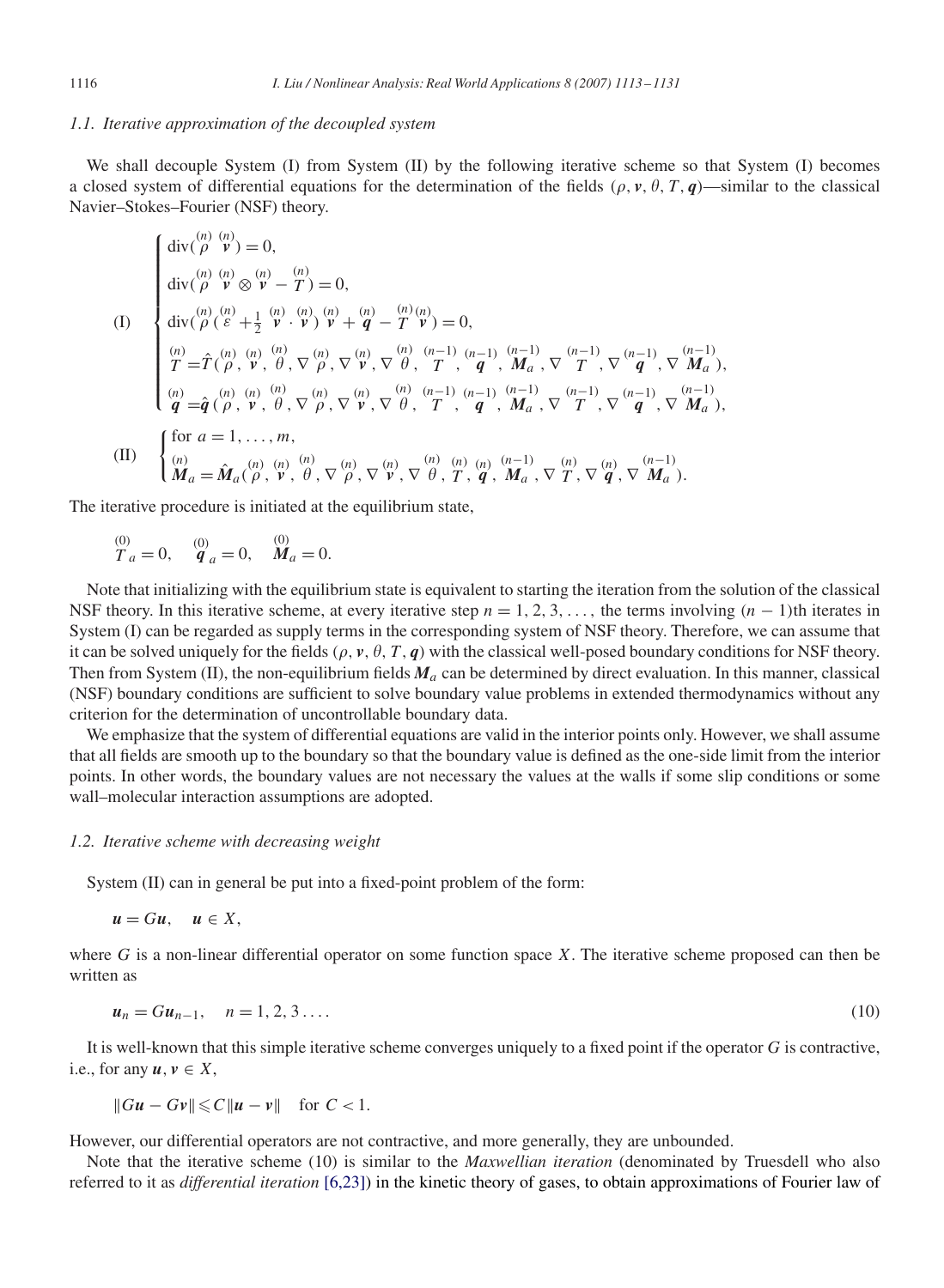heat conduction and Navier–Stokes law of viscous stress from Grad's moment equations[\[4\].](#page-17-0) Usually only few iterations are considered without any assurance of convergence.

To circumvent the unboundedness of the differential operators, we propose a more conservative scheme with smaller corrections at each iterative step by introducing a variable weight,

$$
\mathbf{u}_n = w_n G \mathbf{u}_{n-1} + (1 - w_n) \mathbf{u}_{n-1} \quad \text{for } 0 < w_n \leq 1, \ \ n = 1, 2, 3, \dots \tag{11}
$$

This scheme can also be rewritten as

$$
w_n(Gu_{n-1} - u_{n-1}) = u_n - u_{n-1}.
$$
\n(12)

We shall take the weights  $w_n$  to be monotonically decreasing in n, specifically,  $w_n = 1/n$ , such that  $w_n \to 0$  when  $n \to \infty$ .

From (12), we can define the *estimated error* of the fixed point of G at the nth approximation in some norm by

$$
Err(n) = ||Gu_{n-1} - u_{n-1}|| = \frac{||u_n - u_{n-1}||}{w_n},
$$
\n(13)

which estimates the error of approximate solution to the equation  $Gu = u$ . Accordingly, the convergence of the scheme is to require that the following condition be verified:

$$
\lim_{n \to \infty} \text{Err}(n) = 0. \tag{14}
$$

This condition can conveniently be checked in numerical computations from the last expression of (13).

In the following we shall demonstrate the viability of the proposed iterative method to shearing flows with heat conduction, without any additional physical criteria, for the boundary value problem with insufficient boundary data, i.e., only classical boundary conditions of the NSF theory. The convergence and uniqueness of numerical iterative approximation will be considered in Part II.

## **2. One-dimensional shearing flow with heat conduction**

 $\overline{a}$ 

We shall consider steady processes, in which all fields depend only on  $y$ , and the velocity field is in the  $x$ -direction. In the 13-moment theory (with BGK model), these have been treated in [\[10\]](#page-17-0) and the basic equations are given by the following system of differential equations:

$$
\frac{dT_{(xy)}}{dy} = 0, \quad \frac{d}{dy}(p - T_{(yy)}) = 0, \quad \frac{d}{dy}(q_y - T_{(xy)}v_x) = 0,\n\frac{d}{dy}\left(\frac{2}{5}q_x + (p - T_{(yy)})v_x\right) = \frac{1}{\tau}T_{(xy)},\n\frac{d}{dy}\left(\frac{4}{15}q_y + \frac{4}{3}T_{(xy)}v_x\right) = -\frac{1}{\tau}T_{(xx)},\n\frac{d}{dy}\left(\frac{8}{15}q_y + \frac{2}{3}T_{(xy)}v_x\right) = \frac{1}{\tau}T_{(yy)},\n\frac{d}{dy}\left(7R\theta T_{(xy)} - \frac{14}{5}q_yv_x + 3T_{(xy)}v_x^2\right) = \frac{2}{\tau}(q_x - T_{(xx)}v_x),\n\frac{d}{dy}\left(5Rp\theta - 7R\theta T_{(yy)} + \frac{4}{5}q_xv_x - T_{(yy)}v_x^2 + p v_x^2\right) = -\frac{2}{\tau}(q_y - T_{(xy)}v_x),
$$
\n(15)

for the determination of eight fields (p,  $v_x$ ,  $\theta$ ,  $T_{\langle xx \rangle}$ ,  $T_{\langle y \rangle}$ ,  $T_{\langle xy \rangle}$ ,  $q_x$ ,  $q_y$ ).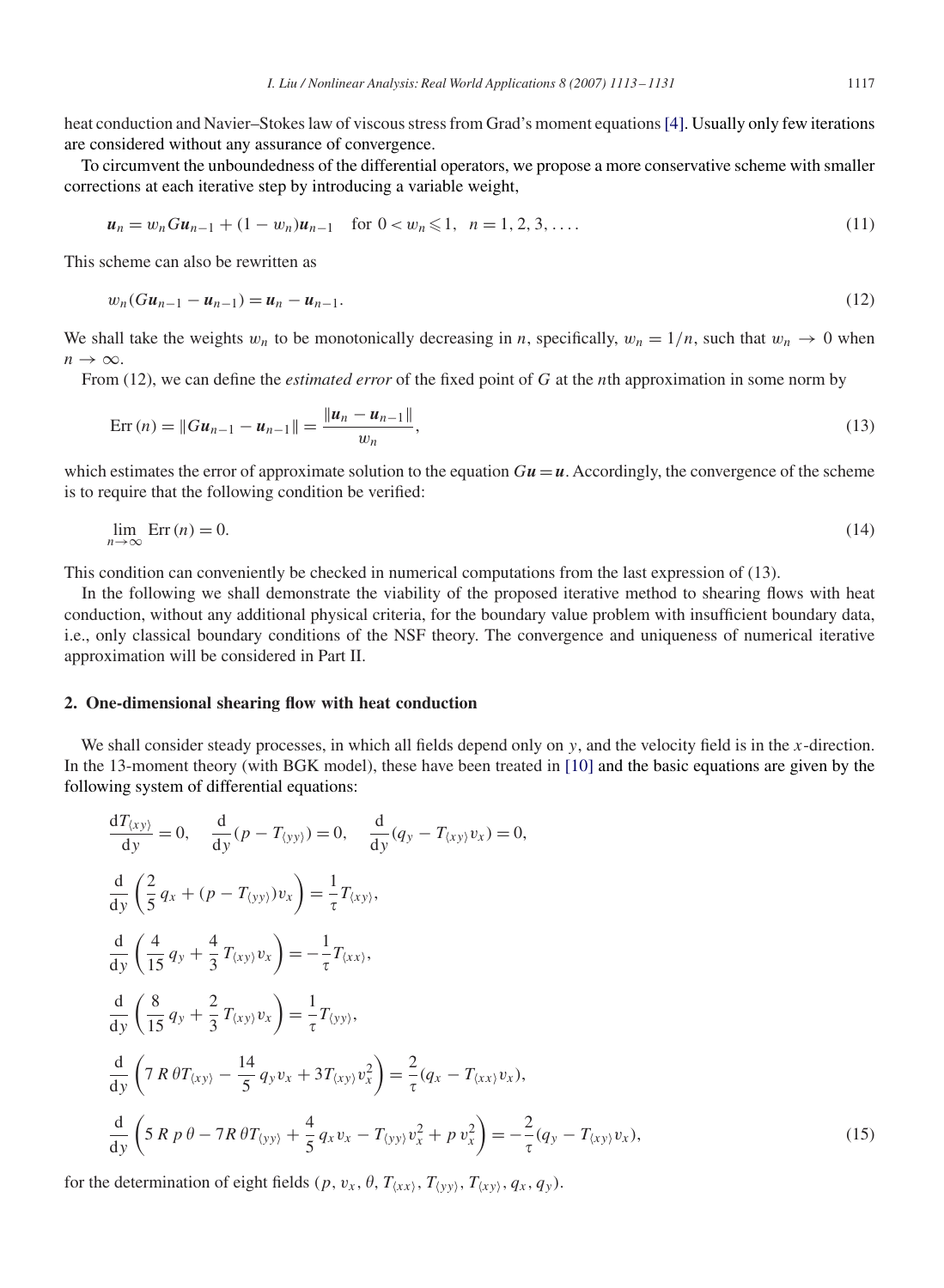# *2.1. NSF theory*

Before trying to analyze the above system, let us first consider the corresponding problem in the NSF theory, for which the basic equations read

$$
\frac{dp}{dy} = 0, \quad \frac{dT_{\langle xy \rangle}}{dy} = 0, \quad \frac{d}{dy}(q_y - T_{\langle xy \rangle} v_x) = 0,
$$
  

$$
T_{\langle xy \rangle} = \mu \frac{\partial v_x}{\partial y}, \quad q_y = -\kappa \frac{\partial \theta}{\partial y}.
$$

These are the conservation laws of linear momentum and energy, and the laws of Navier–Stokes and Fourier, where  $\mu = p\tau$  and  $\kappa = (5/2)Rp\tau$ .

We shall consider one-dimensional flows between two movable plates  $(0 \leq y \leq L)$  with constant pressure P of the gas given, and supplemented with two typical types of boundary conditions:

Type A: at 
$$
y = 0
$$
:  $v_x = v_0$ ,  $\theta = \theta_0$ ;  
at  $y = L$ :  $T_{(xy)} = S$ ,  $q_y - Sv_x = Q$ . (16)

Type B: at 
$$
y = 0
$$
:  $v_x = v_0$ ,  $\theta = \theta_0$ ;  
at  $y = L$ :  $v_x = v_L$ ,  $\theta = \theta_L$ . (17)

These conditions are well-posed, and the solutions for both types of the problem can easily be found.

# *2.2. Iterative scheme*

For numerical calculations, it is convenient to introduce the dimensionless variables,

$$
y' = \frac{y}{L}, \quad \theta' = \frac{\theta}{\theta_0}, \quad v'_x = \frac{v_x}{\sqrt{R\theta_0}},
$$

$$
p' = \frac{p}{P}, \quad T'_{\langle ij \rangle} = \frac{T_{\langle ij \rangle}}{P}, \quad q'_i = \frac{q_i}{P\sqrt{R\theta_0}},
$$

and the Knudsen number,

$$
Kn = \frac{\tau}{L} \sqrt{R\theta_0}.
$$

We can now split the system (15), in dimensionless forms (without the primes for simplicity), into two subsystems with the following iterative scheme:

$$
(18)
$$
\n
$$
\begin{cases}\n\int_{0}^{(n)} f(xy) = S, & \int_{0}^{(n)} f^{-1}(y)y = P, & \int_{0}^{(n)} f(xy) = Q, \\
\int_{0}^{(n)} f(xy) = \text{Kn} \frac{d}{dy} \left( P \frac{(n)}{v_x} + \frac{2}{5} \frac{(n-1)}{q_x} \right), \\
\int_{0}^{(n)} f(xy) = \int_{0}^{(n)} f(xy) \frac{d}{dx} \left( S P \frac{(n)}{y} + P \frac{(n)}{y} - 2 \frac{(n)(n-1)}{y} + \frac{4}{5} \frac{(n-1)(n)}{q_x} \right), \\
\int_{0}^{(n)} f(xy) = -w_n \text{Kn} \frac{d}{dy} \left( \frac{4}{15} \frac{(n)}{q_y} + \frac{4}{3} \frac{(n)}{y} \frac{(n)}{y} \right) + (1 - w_n) \frac{(n-1)}{T} \frac{(n-1)}{(x_x)}, \\
\int_{0}^{(n)} f(yy) = w_n \text{Kn} \frac{d}{dy} \left( \frac{8}{15} \frac{(n)}{q_y} + \frac{2}{3} \frac{(n)}{T} \frac{(n)}{(xy)} \frac{(n)}{y_x} \right) + (1 - w_n) \frac{(n-1)}{T} \frac{(n-1)}{(yy)}, \\
\int_{0}^{(n)} f(yy) = w_n \text{Kn} \frac{d}{dy} \left( \frac{8}{15} \frac{(n)}{q_y} + \frac{2}{3} \frac{(n)}{T} \frac{(n)}{(xy)} \frac{(n)}{y_x} \right) + (1 - w_n) \frac{(n-1)}{T} \frac{(n)}{(yy)},\n\end{cases}
$$
\n
$$
(19)
$$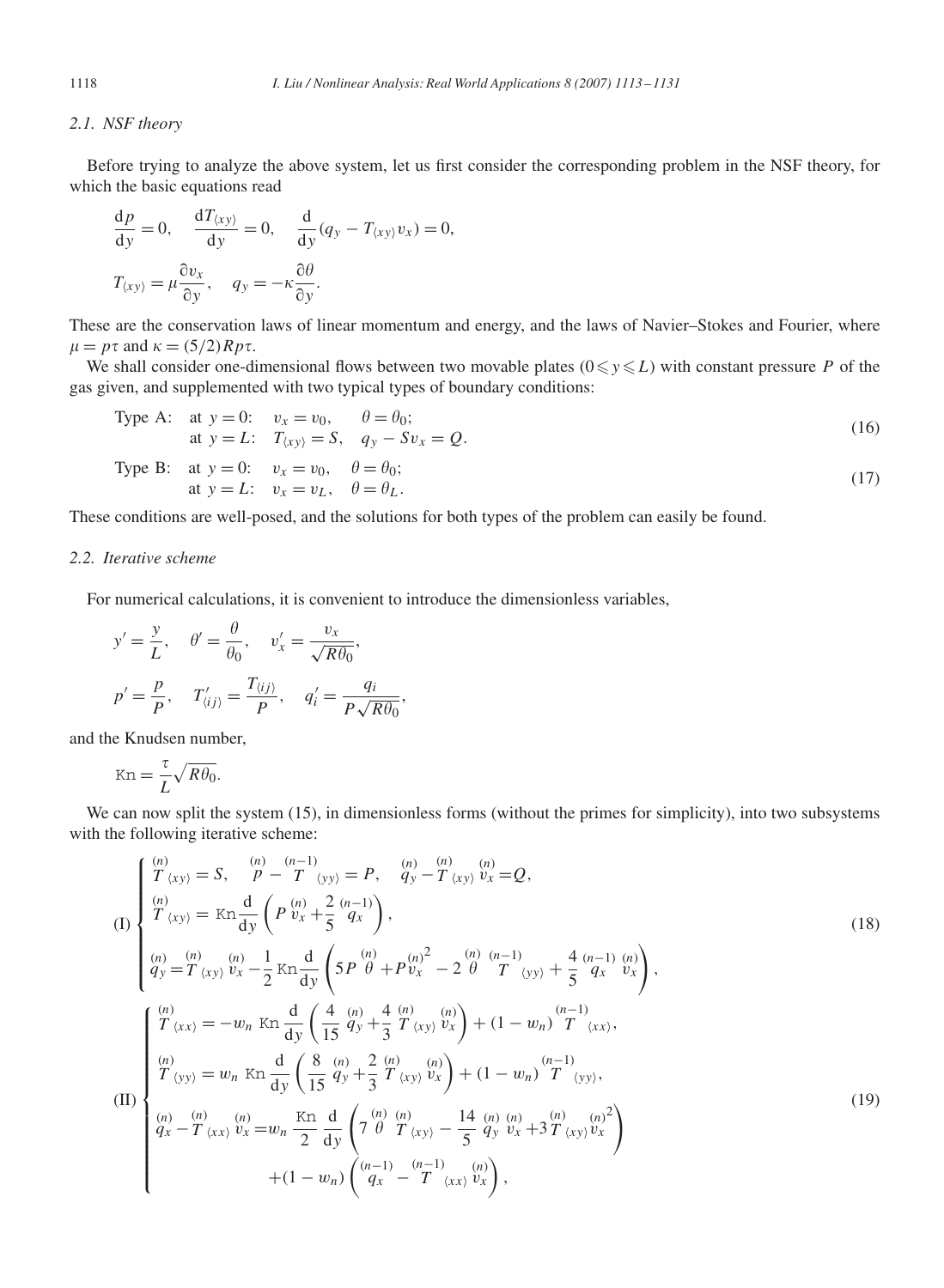and

$$
\mathop{T}\limits^{(0)}{\langle x x \rangle} = 0, \quad \mathop{T}\limits^{(0)}{\langle y y \rangle} = 0, \quad \mathop{q_x}\limits^{(0)}=0.
$$

Note that System (I) is equivalent to the system of NSF theory and it can be solved uniquely by the prescribed total pressure  $P$  and the boundary conditions (16) or (17).

Iterative method proceeds at every iterative step, by firstly solving System (I) for  $\theta$ ,  $\theta$ ,  $v_x$ ,  $q_y$ , and  $\theta$ <sub>(xy)</sub> with boundary condition (16) or (17). Then from System (II),  $T(x, x)$ ,  $T(y, y)$ , and  $q_x$  can be determined, noting that no additional boundary conditions are needed.

One can easily show, from  $(19)_{1,2}$  by the use of  $(18)_3$ , that  $\frac{(n)}{T} \langle x x \rangle = -\frac{4}{3}$  $(T(yy))$ . Therefore, System (II) essentially determines the fields  $\binom{n}{T}$ <sub>(xx)</sub>,  $q_x$ ). Let  $u = (T_{(xx)}, q_x)$  and

$$
\|\boldsymbol{u}\| = \left(\int_0^1 (T_{\langle xx \rangle}^2 + q_x^2) \, \mathrm{d}x\right)^{1/2}
$$

be the norm to be used in numerical calculations for the estimated error.

#### *2.3. Numerical examples*

For the constant total pressure  $P$  of the gas given, we shall consider two types of well-posed boundary conditions given by (16) and (17) for the NSF theory. These boundary conditions are sufficient for the determination of solutions uniquely in the 13-moment theory by the weighted iterative approximation.

The numerical computations can easily be handled. For Type A problem, System (I) can be solved by direct numerical integrations, and for Type B problem, implicit finite difference method is employed. By the smoothness assumption, extrapolation formulas from interior points are used to determine the values at the end points. In the calculation, a uniform mesh is used for the domain [0, 1] with mesh size  $\frac{1}{50}$ .

The following examples will be considered for comparison with the corresponding ones treated in [\[10\]](#page-17-0) and the dimensionless data are chosen accordingly. The physical values of the reference quantities used in these examples are given by  $R = 207.83 \text{ (m/s)}^2 \text{K}^{-1}$  for argon gas,  $\tau = 10^{-5} \text{ s}$ ,  $\theta_0 = 300 \text{ K}$ ,  $P = 100 \text{ Pa}$ , and  $L = 0.02 \text{ m}$ . The corresponding Knudsen number is  $Kn = 0.124849$ .

**Example 1.** We consider a plane shearing flow from Example 1 in [\[10\].](#page-17-0) The boundary conditions in dimensionless data are given by

$$
v_x(0) = 0
$$
,  $\theta(0) = 1$ ,  $S = 0.1$ ,  $Q = -0.120145$ .

Since the velocity and the temperature at  $x = 1$  are treated as uncontrollable boundary data in [\[10\],](#page-17-0) their values will be calculated together with the estimated error at various iterate steps. They are listed below.

| $\boldsymbol{n}$  | $\binom{n}{v_{r}(1)}$            | (n)<br>$\theta(1)$               | Err(n)                                                                        | $  u_n  $                                                                     |
|-------------------|----------------------------------|----------------------------------|-------------------------------------------------------------------------------|-------------------------------------------------------------------------------|
| 10<br>100<br>1000 | 0.810055<br>0.810061<br>0.810062 | 1.253495<br>1.253496<br>1.253496 | $2.2282 \times 10^{-5}$<br>$2.0728 \times 10^{-6}$<br>$2.0994 \times 10^{-7}$ | $3.3229 \times 10^{-2}$<br>$3.3243 \times 10^{-2}$<br>$3.3245 \times 10^{-5}$ |
| 2000              | 0.810062                         | 1.253496                         | $1.0561 \times 10^{-7}$                                                       | $3.3245 \times 10^{-2}$                                                       |
|                   |                                  |                                  |                                                                               |                                                                               |

The iterative approximation seems to converge quickly and we obtain the approximated values in physical units:  $v_x(L) \approx 202.27 \text{ ms}^{-1}$  and  $\theta(L) \approx 376.05 \text{ K}$ , which are in perfect agreement with  $v_x(L) \approx 202.27 \text{ ms}^{-1}$  and  $\theta(L) \approx$ 376.10 K obtained in [\[10\].](#page-17-0)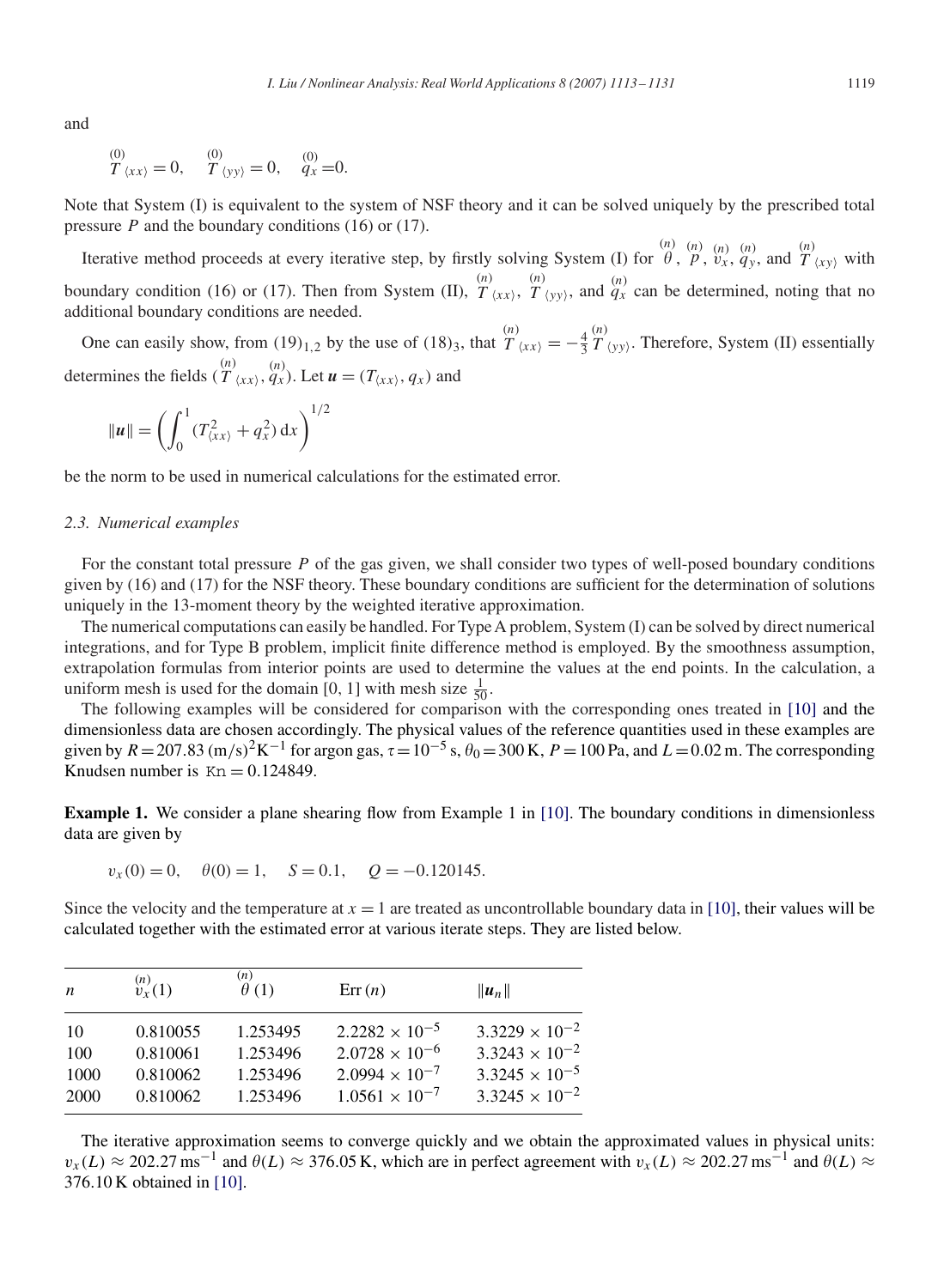

Fig. 1. Verification of numerical convergence condition: Error estimate Err  $(n)$  vs. iteration n in log–log scale.

From the above table, we note that at the iterate  $n = 10$ , the relative error, i.e., Err  $(n)/||u_n||$ , of solving System (II) is less than 0.1%. Therefore, although we have carried the iterations up to very large  $n$  in order to show the tendency of convergence, a few iterations may give a satisfactory result for practical purpose.

**Example 2.** For the plane Couette flow from Example 2 of [\[10\],](#page-17-0) the boundary conditions are given by

 $v_x(0) = -0.800966$ ,  $v_x(1) = 0.800966$ ,  $\theta(0) = 1$ ,  $\theta(1) = 1$ .

To show the sequence of the iterative approximation, we give the values of the shear stress and the heat flux at  $x = 1$ in the following list:

| $\boldsymbol{n}$ | $\sum_{(xy)}^{(n)}(1)$ | $\binom{n}{q_v(1)}$ | Err(n)                  | $  u_n  $               |
|------------------|------------------------|---------------------|-------------------------|-------------------------|
| -10              | 0.191637               | 0.153494            | $3.5345 \times 10^{-4}$ | $6.4675 \times 10^{-2}$ |
| 100              | 0.191690               | 0.153537            | $2.6528 \times 10^{-5}$ | $6.4434 \times 10^{-2}$ |
| 1000             | 0.191694               | 0.153541            | $2.2513 \times 10^{-6}$ | $6.4414 \times 10^{-2}$ |
| 2000             | 0.191694               | 0.153541            | $9.5133 \times 10^{-7}$ | $6.4413 \times 10^{-2}$ |

In terms of physical value, we obtain  $S = T_{xy}(L) \approx 19.17$  Pa and  $q_y(L) \approx 3.834 \times 10^3$  Wm<sup>-2</sup>. Moreover, with  $v_x(L)=200 \text{ ms}^{-1}$  given,  $Q \approx 0 \text{ Wm}^{-2}$ . The results are also in perfect agreement with those obtained in [\[10\].](#page-17-0) Moreover, the relative error at  $n = 10$  is less than 1% in this case.

**Remarks.** Examples 1 and 2 are taken from Ref. [\[10\],](#page-17-0) and since we have shown that the present method leads to the same results, no detailed information about the solutions are given here. The interested reader can refer to [\[10\]](#page-17-0) for numerical solutions.

Although the above tables might give a fair idea of numerical convergence, to be more specific, in Fig. 1 the estimated error Err $(n)$  is plotted against the iteration n in log–log scale for both Examples 1 and 2. It shows 'numerically' that condition (14) is satisfied, i.e., Err $(n) \rightarrow 0$  as  $n \rightarrow \infty$ .

Furthermore, it is quite natural to argue that the iterative solution might depend on the initial iterate. In order to see that we have simulated the above problem with some non-trivial initial iterates (functions such as  $(1 - x)$ ,  $sin(\pi x)$  or  $exp(1-x)$ , etc.) and all those results converge to the same solution with null initial iterates as the number of iterations increases. This unexpected observation enhances, beyond physical intuition, the rational of starting the iterative approximation with the null initial iterates. We shall discuss the uniqueness of numerical solution in Part II.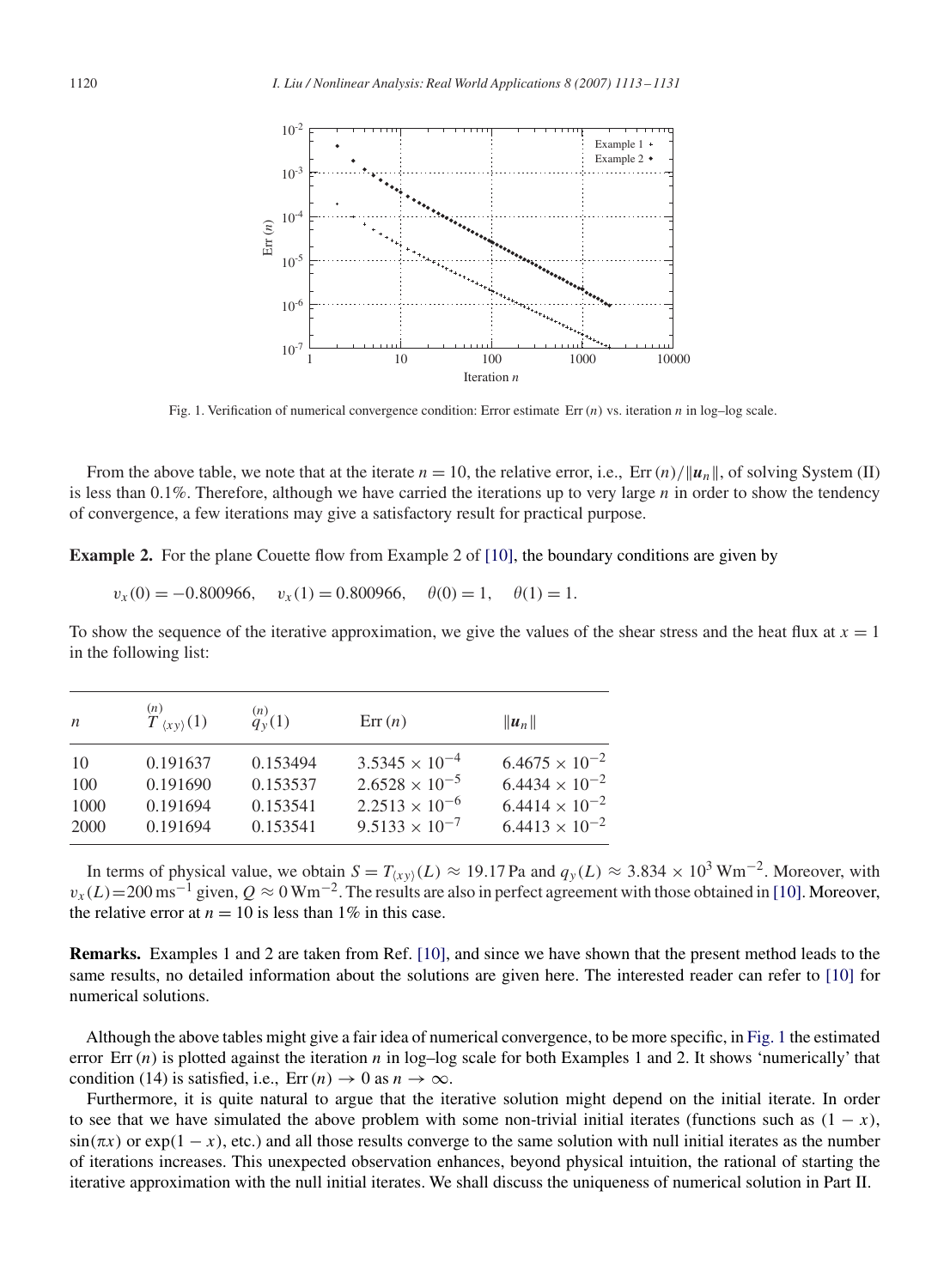## **3. Remarks: on some previous works with continuum approach**

In the pioneering paper [\[21\]](#page-18-0) on the determination of uncontrollable boundary data in extended thermodynamics, the *minimax* principle was proposed, which as well as boundary layer variational principle [\[5\]](#page-17-0) proposed later, is based on the assumption that the body adjusts itself in such a manner as to minimize its entropy production in a "certain" way. Such a principle not only depends on the way the minimization functional is defined, it also leads to solutions inconsistent with our physical intuition as pointed out in [\[11\].](#page-17-0)

On the other hand, the results obtained by the use of minimum iterative difference [\[10\]](#page-17-0) agree with the present results as seen from the examples. However, this criterion involves evaluations of the approximate solutions based on the process akin to the Maxwellian iteration in the kinetic theory, for which calculation of higher iterates become prohibitively complicated even with suitable computer software. The present method also involves similar iterative process, although of quite different nature, and is quite simple to implement in numerical algorithm, and hence it can be easily adopted in more general situations.

## **Part II: Convergence and uniqueness of numerical solutions**

For solving boundary value problems with classical boundary conditions in extended thermodynamics, in Part I an iterative method with gradually decreasing weight is proposed. Now, convergence of iterative approximations based on the estimated errors, which can easily be checked in numerical calculations will be proved (see also [\[12\]\)](#page-17-0). Moreover, for systems of linear differential equations with constant coefficients, we shall also prove that the numerical solution is uniquely obtained in the limit, independent of any particular choice of initial iterates, provided that the iterative scheme converges.

Examples on heat conduction of ideal gases in Grad's moment theory [\[4\]](#page-17-0) are discussed to verify convergence and uniqueness of the iterative numerical solutions. This problem has been considered in several recent studies (see [21,2,5,3,11]) of boundary value problems in moment equations by postulating some *additional* physical criteria in order to obtain a (unique) solution.

Since differential equations are valid in the interior points only, the solutions are assumed to be smooth up to the boundary, so that the boundary values are defined as the one-side limits from interior points. In other words, the boundary values are not necessary the values assigned at the wall. To account for possible slip conditions considered in Maxwell's kinetic theory, some wall conditions relating the boundary values of the solution and the values assigned at the wall will be postulated.

#### **4. Convergence of iterative approximation**

Let G be a differential operator on some function space X with norm denoted by  $\|\cdot\|$ . We call  $u \in X$  a *fixed point* of  $G$ , if

 $u = Gu$ .

We have proposed the following weighted iterative scheme (11) for the above fixed point problem:

$$
\mathbf{u}_n = w_n G \mathbf{u}_{n-1} + (1 - w_n) \mathbf{u}_{n-1}, \quad n = 1, 2, 3, \dots,
$$
\n<sup>(20)</sup>

where the weight is given by

 $w_n = \frac{1}{n^k}$  for  $k \ge 1$ .

In Part I, we have taken more specifically for  $k = 1$ .

The *estimated error* at the nth approximation is defined as

$$
Err(n) = ||Gu_{n-1} - u_{n-1}||,
$$
\n(21)

which estimates the error of the approximate solution as the fixed point of the operator G. Accordingly, we have the following theorem for convergence.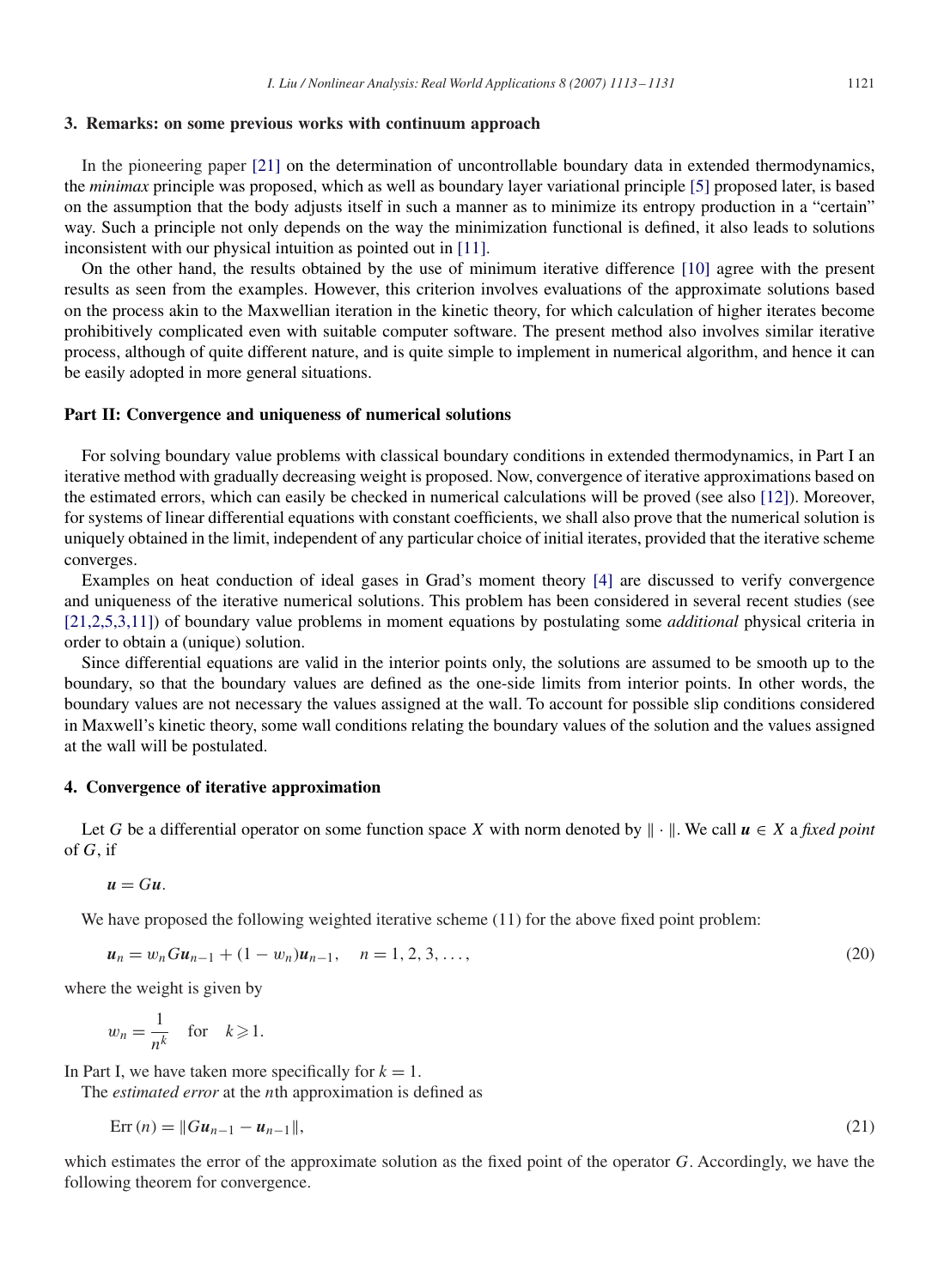**Theorem 1.** *Let* X *be a complete normed space*, *and* G *be an operator on* X. *For the weighted iterative approximation*,

$$
u_n = w_n Gu_{n-1} + (1 - w_n)u_{n-1}, \tag{22}
$$

*with*

$$
w_n = \frac{1}{n^k}, \quad k > 1,
$$

*if*  $\lim_{n\to\infty}$  Err(n) = 0, *then the iterative approximation* { $u_n$ } *converges in* X *and*  $\lim_{n\to\infty}$   $\|Gu_n - u_n \| = 0$ .

**Proof.** First of all, if  $\lim_{n\to\infty}$  Err(n) = 0 holds, by definition (21), it implies  $\lim_{n\to\infty} ||Gu_n - u_n || = 0$ . Therefore, we only have to show that the sequence  ${u_n}$  converges in X. We shall do it by proving that it is a Cauchy sequence. Let  $A_n = ||u_n - u_{n-1}||.$ 

From (13) and (21), the condition ( $\lim_{n\to\infty}$  Err $(n) = 0$ ) leads to

$$
\lim_{n \to \infty} \frac{A_n}{1/n^k} = \lim_{n \to \infty} \frac{\|u_n - u_{n-1}\|}{w_n} = 0.
$$

Since the series  $\sum_{n=1}^{\infty} \frac{1}{n^k}$  converges for  $k > 1$ , by comparison, the series  $\sum_{n=1}^{\infty} A_n$  also converges. Therefore, the sequence of its partial sum  $S_n = A_1 + A_2 + \cdots + A_n$  is a Cauchy sequence, i.e.,  $|S_m - S_n| \to 0$  when  $m, n \to \infty$ . On the other hand, for  $m > n > 0$ , we have

$$
||u_m - u_n|| = ||u_m - u_{m-1} + u_{m-1} - u_{m-2} + \cdots + u_{n+1} - u_n||
$$
  
\n
$$
\le ||u_m - u_{m-1}|| + ||u_{m-1} - u_{m-2}|| + \cdots + ||u_{n+1} - u_n||
$$
  
\n
$$
= A_m + A_{m-1} + \cdots + A_{n+1} = S_m - S_n.
$$

Consequently  $||u_m - u_n|| \to 0$  when  $m, n \to \infty$ , which proves that it is a Cauchy sequence.  $\square$ 

The case with  $k = 1$  can also be proved under a slightly restrictive condition on the limit of Err(n) (for both cases,  $k > 1$  and  $k = 1$ , the proof is given in Theorem 3.1 of [\[12\]\)](#page-17-0). However, there are hardly any significant differences between numerical results with  $k = 1$  and with k slightly greater than 1, say,  $k = 1.001$  for example. Therefore, for practical purpose, in this paper, we shall only consider the iterative approximation with weight  $w_n = 1/n$  from now on.

#### **5. Differential iteration of linear differential equation**

We shall show that the above numerical scheme has some interesting properties concerning stability and uniqueness of numerical solutions. To be more specific, we shall consider the following linear differential equation:

$$
P(x)u' + Q(x)u = r(x),
$$

where  $u, r : [a, b] \to \mathbb{R}$  and  $P, Q : [a, b] \to \mathbb{R}$ . The prime (') denotes the derivative with respect to x. We are interested in finding a particular solution of the system with no boundary condition.

The equation can conveniently be put into a fixed-point problem of the form:

$$
u = Gu = g + h u',\tag{23}
$$

where  $g, h : [a, b] \rightarrow \mathbb{R}$ .

Theoretically if a boundary value,  $u(a)$  or  $u(b)$ , is given, there exists a unique solution of the differential equation  $u = g + Du$ . However, in the method of differential iteration, no boundary value is needed and the fixed point of G may depend on the initial iterate  $u_0$  theoretically. Nevertheless, unlike the theoretical predictions, by numerical stability analysis, we shall prove the uniqueness of numerical solutions independent of any particular choice of initial iterate.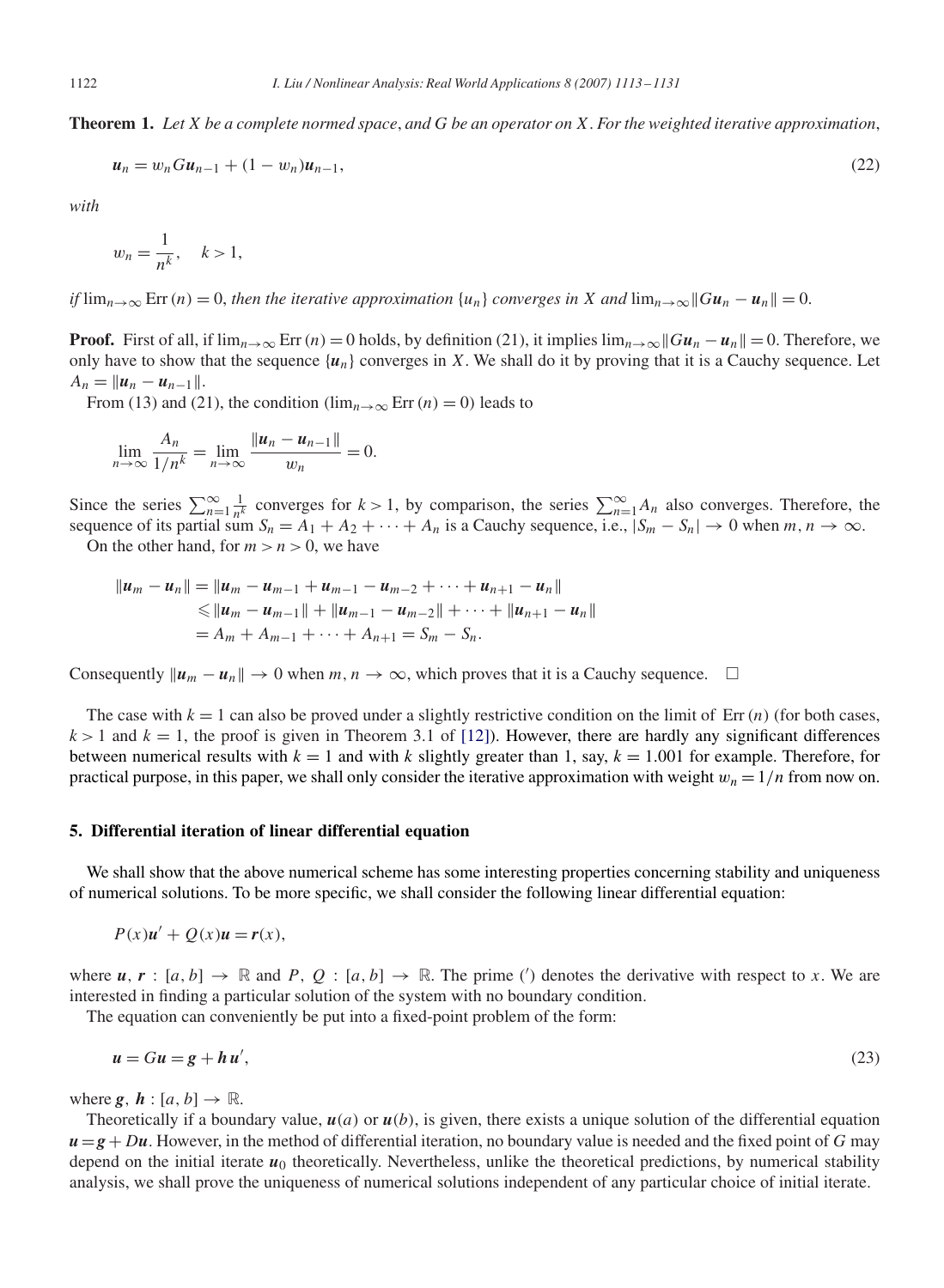## *5.1. Numerical scheme*

Let  $a = x_0 < x_1 < \cdots < x_{m-1} < x_m = b$  be a division of the interval [a, b] into evenly spaced subintervals of length  $\Delta x$  and denote  $u(x_j) = u_j$ . The derivative will be approximated with a central difference scheme,

$$
\mathbf{u}'(x_j) = \frac{1}{2\Delta x}(S_+ - S_-)\mathbf{u}_j,
$$

where  $S_+$  and  $S_-$  are the shift operators defined by

$$
S_+ u_j = u_{j+1}, \qquad S_- u_j = u_{j-1}.
$$

Consider the fixed-point problem

$$
u=Gu=g+hu',
$$

with *g*,  $h \in C^{\infty}([a, b], \mathbb{R})$  and  $h \neq 0$  in [a, b]. Denoting  $u_n(x_j) = u_j^n$ , we can write the numerical scheme of the weighted iterative approximation as

$$
u_j^n = w_n \left( g_j + \frac{h_j}{2\Delta x} (S_+ - S_-) u_j^{n-1} \right) + (1 - w_n) u_j^{n-1} = w_n g_j + H_n u_j^{n-1}, \tag{24}
$$

where

$$
H_n u_j^{n-1} = (1 - w_n)u_j^{n-1} + w_n \frac{h_j}{2\Delta x} (S_+ - S_-)u_j^{n-1}.
$$
\n(25)

Note that the homogeneous operator  $H_n$  is a linear operator.

#### *5.2. Instability of homogeneous solutions*

We shall consider the case that the coefficient function  $h(x)$  is constant for  $x \in [a, b]$  and the weight  $w_n = 1/n$ . We shall prove that any homogeneous solution, i.e., satisfying  $u = h u'$ , tends to zero for any initial iterate  $u_0$  in the numerical scheme. We have the following theorem (see Theorem 4.1 in [\[12\]\)](#page-17-0),

**Theorem 2.** For the homogeneous differential equation with constant coefficient,  $u(x) = h u'(x)$ ,  $x \in [a, b]$ ,  $h \neq 0$ , *consider the numerical iterative approximation with*  $w_n = 1/n$ ,

$$
u_n = H_n u_{n-1}, \quad H_n = (1 - w_n) + w_n \frac{h}{2\Delta x} (S_+ - S_-).
$$
 (26)

*For any initial iterate*  $u_0$ *, it follows that*  $\lim_{n\to\infty} u_n = 0$ *.* 

**Proof.** We shall apply Neumann finite Fourier analysis [17,19] to the numerical scheme (26). Let the *discrete Fourier transform* of the grid function *u* be defined by  $(i = \sqrt{-1})$ 

 $\cdot$  1

$$
\hat{u}(\xi) = \sum_j u_j e^{ij\xi}, \quad 0 \leq \xi < \pi.
$$

It leads to

 $\widehat{S_+ u} = e^{-i \xi} \hat{u}, \quad \widehat{S_- u} = e^{i \xi} \hat{u}.$ 

From (26) it follows, with the identity  $\sin \xi = (e^{i\xi} - e^{-i\xi})/2i$ , that

$$
\hat{\boldsymbol{u}}_n = \left(1 - w_n + w_n \frac{\boldsymbol{h}}{2\Delta x} (e^{-i\xi} - e^{i\xi})\right) \hat{\boldsymbol{u}}_n
$$

$$
= \left(1 - w_n - i w_n \frac{\boldsymbol{h}}{\Delta x} \sin \xi\right) \hat{\boldsymbol{u}}_{n-1},
$$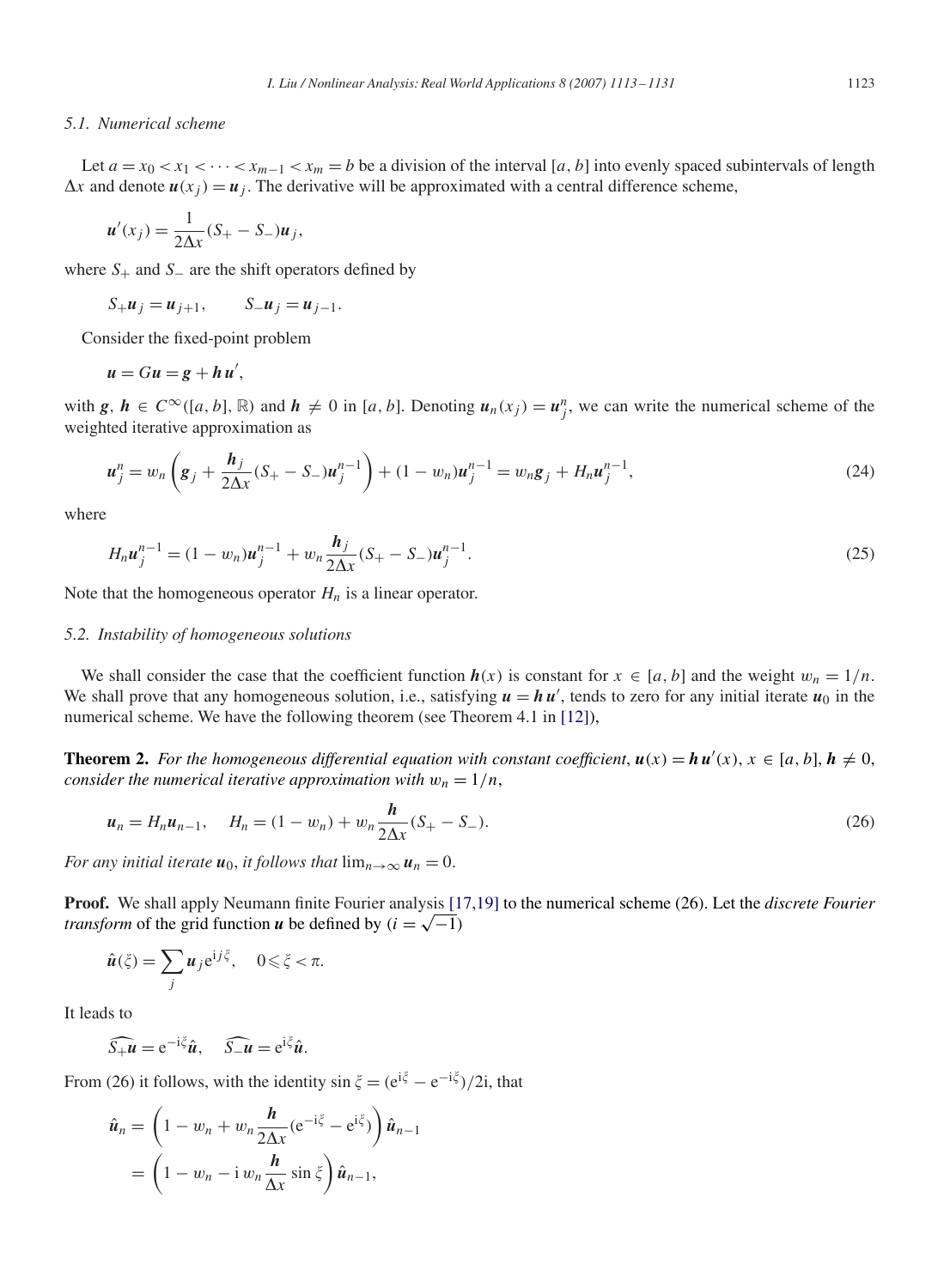and leads to (for details see [\[12\]\)](#page-17-0)

$$
|\hat{\boldsymbol{u}}_n|^2 = R_n(\lambda) |\hat{\boldsymbol{u}}_0|^2,
$$

where

$$
R_n(\lambda) = \prod_{k=1}^n \frac{(k-1)^2 + \lambda}{k^2}, \quad \lambda = \left(\frac{h}{\Delta x} \sin \xi\right)^2 \ge 0.
$$

From a numerical plot, one can easily see that  $\lim_{n\to\infty} R_n(\lambda) = 0$  for any  $\lambda \ge 0$ , (for a direct proof see Lemma 4.1 of [\[12\]\)](#page-17-0). Therefore,  $\lim_{n\to\infty} \hat{u}_n = 0$ , which implies  $\lim_{n\to\infty} u_n = 0$  and the theorem is proved.  $\square$ 

From this theorem, we may say that the only *stable* numerical solution of  $u = hu'$  is the null solution  $u(x) = 0$ . Indeed, suppose that  $u_0$  is an exact solution of the equation  $u = h u'$ . Since in numerical calculations the derivative is approximated by the finite difference, we may regard this as a small perturbation of the function  $u_0$ , and therefore, it does not satisfy the equation exactly. In this sense, the fact that small perturbations bring the exact solution  $u_0$  down to zero as  $n \to \infty$  may be stated as *instability* of homogeneous solutions in the numerical iterative approximation.

We have seen that  $R_n(\lambda)$  is bounded for  $\lambda \ge 0$  and tends to zero as *n* tends to infinity. However, one can see that for large values of  $\lambda$  the maximum value of  $R_n(\lambda)$  increases rapidly at the beginning stage of the iterations. Therefore, although  $R_n(\lambda)$  will eventually tends to zero as  $n \to \infty$ , its value may become too large too soon, resulting in great estimated errors, and spoil the subsequent iterative calculations. However, for moderate values of  $\lambda$ , Theorem 2 is confirmed in our numerical simulations.

#### *5.3. Uniqueness of numerical solution*

As a consequence of Theorem 2, we have the following uniqueness theorem for the numerical iterative solution, independent of any particular choice of initial iterate, of the differential equation  $u = g + hu'$  with no boundary condition.

**Theorem 3** (*Uniqueness*). <sup>1</sup> *Consider the numerical iterative scheme*

$$
u_n=G_nu_{n-1}=w_ng+H_nu_{n-1},
$$

 $\omega$  *where*  $H_n$  *is the homogeneous operator defined in* (26). Let  $u_n^*$  and  $\hat{u}_n$  be the nth iterative approximations corresponding *to the initial iterates*  $u_0 = 0$  *and*  $u_0 = \hat{u}_0$ , *respectively. Then* 

$$
\lim_{n\to\infty}(\boldsymbol{u}_n^*-\hat{\boldsymbol{u}}_n)=0.
$$

**Proof.** Let  $v_n = u_n^* - \hat{u}_n$ . By the linearity of  $H_n$ , we have

$$
\begin{aligned} \boldsymbol{u}_n^* - \hat{\boldsymbol{u}}_n &= (w_n \boldsymbol{g} + H_n \boldsymbol{u}_{n-1}^*) - (w_n \boldsymbol{g} + H_n \hat{\boldsymbol{u}}_{n-1}) \\ &= H_n \boldsymbol{u}_{n-1}^* - H_n \hat{\boldsymbol{u}}_{n-1} = H_n (\boldsymbol{u}_{n-1}^* - \hat{\boldsymbol{u}}_{n-1}). \end{aligned}
$$

Therefore,  $v_n = H_n v_{n-1}$  and by Theorem 2 it follows that  $\lim_{n\to\infty} v_n = 0$  (This theorem is also given in Corollary 4.2) in [\[12\]](#page-17-0) with a different proof).  $\Box$ 

**Remark.** Both Theorems 2 and 3 are proved under the assumption that the coefficient *h* is a constant. However, from numerical simulations, we have found that they seem to be valid for more general conditions, including the case of variable coefficient function  $h(x)$  if  $|h(x)|$  is small enough (for more information, see [\[17\]\)](#page-18-0), and perhaps more generally for the system of balance laws in extended thermodynamics (see the example of shearing flow with heat conduction in Part I). Unfortunately, we do not have a formal proof of uniqueness of numerical solution for the general structure of the subsystems (I) and (II) considered in Part I yet.

<sup>1</sup> This result is somehow expected by Truesdell. In Section 23 of [\[6\]](#page-17-0) concerning the iterative approximation based on *infinite differentiation*, it is stated that "there is one particular solution which is especially important, and that for a certain [fairly broad] class of initial iterates and for small enough [coefficient] the method of differential iteration converges to that particular solution". This particular solution is referred to as the *asymptotic* solution (see the final remarks in Section 27 of [\[6\]\)](#page-17-0).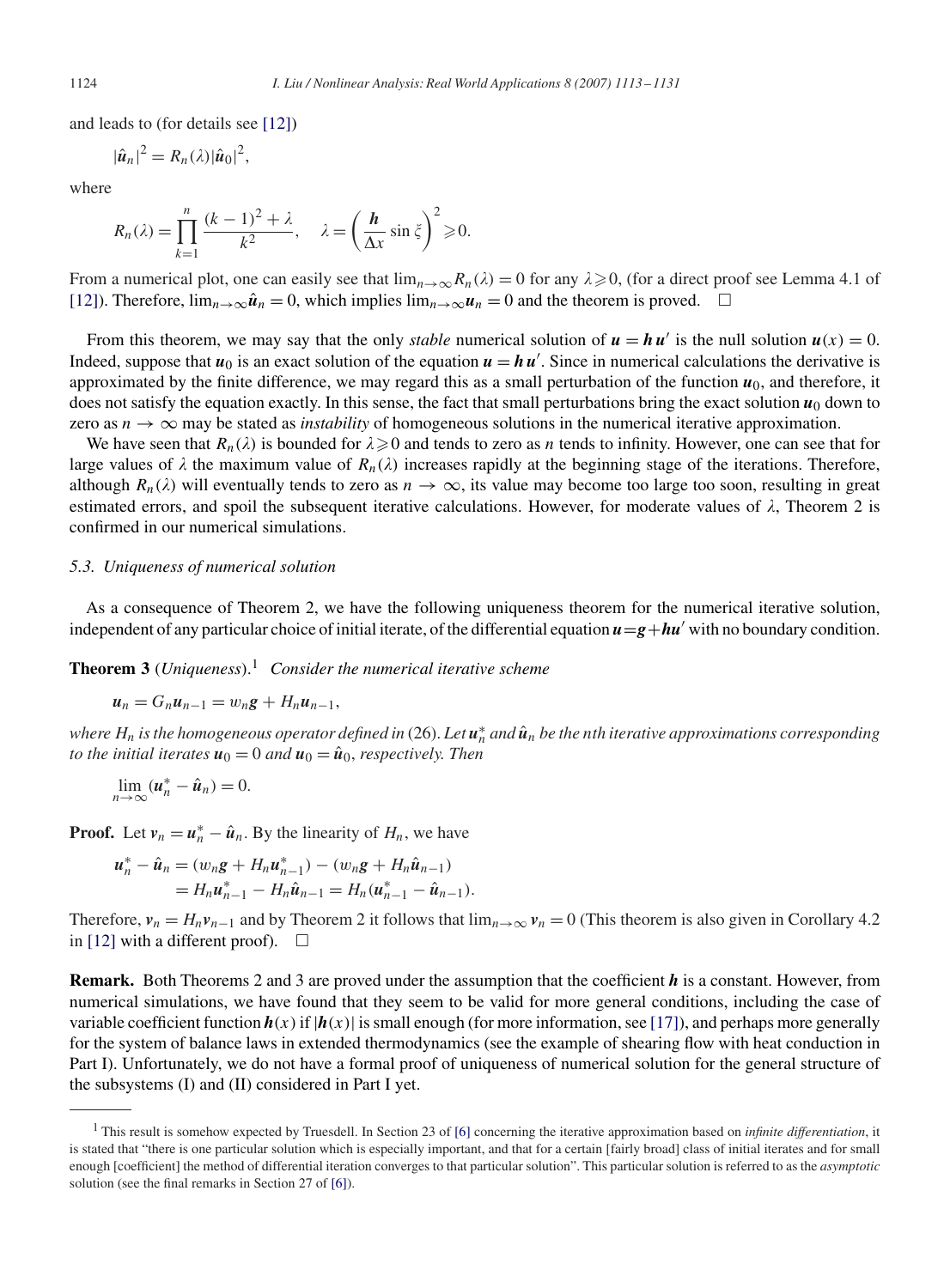## **6. Heat conduction in moment theory**

For ideal gases, the moment theory can be obtained either from Grad distribution for the Boltzmann equation (see e.g., [\[4\]\)](#page-17-0) or from the theory of *extended thermodynamics* [9,14]. We shall consider a problem in the 14-moment theory—one-dimensional stationary heat conduction.

Specifically, we consider the boundary value problem of heat conduction in a monatomic gas at rest between two parallel walls,  $0 < x < L$ . In this case, we have the following basic equations (see Part I):

$$
\frac{\mathrm{d}p}{\mathrm{d}x} = 0, \quad \frac{\mathrm{d}q}{\mathrm{d}x} = 0,\tag{27}
$$

and

$$
-\frac{1}{\tau_q}q = \frac{5}{2}Rp\frac{d\theta}{dx} + \frac{1}{6}\frac{d\Delta}{dx},
$$
  

$$
-\frac{1}{\tau_{\Delta}}\Delta = 28R\frac{d(\theta q)}{dx}.
$$
 (28)

The equations in  $(27)$  are the conservation of linear momentum and energy, which implies that the pressure p and the heat flux  $q$  are constants. The equations in (28) are the additional balance equations for the heat flux and the fourth-order non-equilibrium moment  $\Delta$ . The gas constant is denoted by R and  $\theta$  is the temperature.

The relaxation times  $\tau_q$  and  $\tau_\Delta$  depend on the nature of molecular interaction. We consider two models: the BGK model that gives constant relaxation times  $\tau_q = \tau_{\Delta} = \tau$ , and the model of Maxwellian molecules that leads to

$$
\frac{1}{\tau_q} = \frac{1}{\tau_\Delta} = \frac{2}{3} \sigma \rho = \frac{2}{3} \sigma \frac{p}{R\theta},\tag{29}
$$

where  $\sigma$  is a constant, i.e., for constant pressure the relaxation time is proportional to the temperature.

#### *6.1. Boundary value problem in BGK model*

Let us first consider the BGK model and introduce the following dimensionless variables:

$$
x' = \frac{x}{L}, \quad \theta' = \frac{\theta}{\theta_0}, \quad q' = \frac{q}{p\sqrt{R\theta_0}}, \quad \Delta' = \frac{\Delta}{pR\theta_0}.
$$
\n(30)

Omitting the prime for simplicity, (28) can be written in dimensionless form:

$$
q = -\frac{5}{2} \operatorname{Kn} \frac{d\theta}{dx} - \frac{1}{6} \operatorname{Kn} \frac{d\Delta}{dx},
$$
  

$$
\Delta = -28 \operatorname{Kn} q \frac{d\theta}{dx},
$$
 (31)

where the Knudsen number is defined as

$$
\text{Kn} = \sqrt{R\theta_0} \,\tau/L.
$$

We shall consider the following boundary conditions:

$$
\theta(1) = 1, \quad q(0) = q_0.
$$

In this case, since  $q(x) = q_0$ , we are left with only one boundary condition for two unknown integration constants of the two equations of (31).

We can eliminate the temperature from system  $(31)$  and obtain

$$
\Delta(x) = \frac{56}{5} q_0^2 + \frac{28}{15} \text{ Kn } q_0 \frac{d\Delta}{dx}.
$$
\n(32)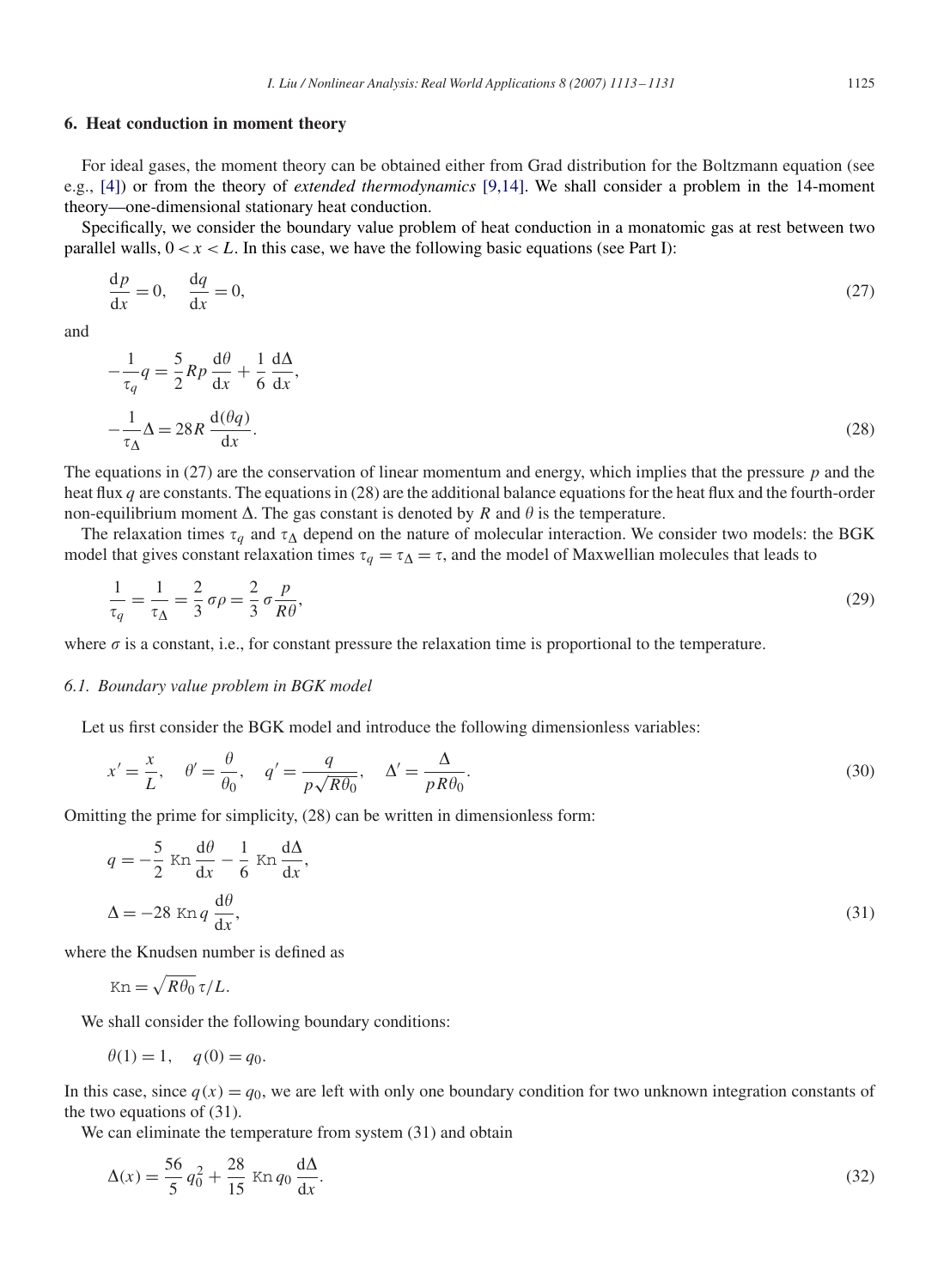<span id="page-13-0"></span>

Fig. 2. The plot of estimated error  $Err(n)$  in log-log scale for initial iterates of cases (b) and (c).

This linear differential equation with constant coefficients takes the form of the fixed-point problem (23) with constant coefficients. No boundary value of  $\Delta$  will be given, because, in the kinetic theory, it is the higher moments that we know nothing about physically.

This simple problem has been used as a motivating example for the proposed method of differential iteration in Part I and will be used here again to substantiate the main results concerning convergence and uniqueness of the iterative numerical solutions.

#### *6.1.1. Numerical iterative solutions*

At each iteration,  $\Delta_n(x)$  at the interior mesh points are calculated from the iterative scheme (24), and by continuity, extrapolation formulas with interior mesh points are used to determine the value of  $\Delta_n(x)$  at the end points. The mesh points are evenly spaced with length  $\Delta x$ . The norm is defined as  $||f|| = \sup |f(x)|$ .

For the numerical calculations the following data are used:

$$
Kn = 0.1, \quad q_0 = 0.25, \quad \Delta x = \frac{1}{50}, \quad w_n = \frac{1}{n}.
$$

Three initial iterates are considered:

(a) 
$$
\Delta_0(x) = 0
$$
, (b)  $(\Delta_0(x) = \frac{56}{5} q_0^2 - \exp\left(\frac{15}{28} \frac{x - 1}{\text{Kn } q_0}\right)$ , (c)  $\Delta_0(x) = \sin \pi x$ .

The initial state (a) for  $\Delta_0(x) = 0$  is the trivial one considered as a motivating example in Part I for introducing the method of differential iteration. The iteration converge trivially after the first iteration (theoretically and numerically for  $n = 1, 2, 3, \ldots$ ) leading to the solution,

$$
\Delta(x) = \lim_{n \to \infty} \Delta_n(x) = \frac{56}{5} q_0^2,\tag{33}
$$

and the classical Fourier solution for the temperature,

$$
\theta(x) = \theta(1) - \frac{2}{5} \frac{q_0}{\text{Kn}} (x - 1).
$$

The initial iterate (b) is in fact an exact solution of Eq. (32) with non-trivial homogeneous part. Therefore, theoretically it is already a fixed point and should remain unchanged in every iteration. However, numerically, according to the uniqueness Theorem 3, it should converge to the same numerical solution given by (33). Moreover, as an example of an arbitrary initial iterate, the state (c) is considered. It does not correspond to any meaningful physical state at all, yet we also expect that it should converge to the same numerical solution. The numerical results of both cases (b) and (c) are given in Figs. 2 and [3.](#page-14-0)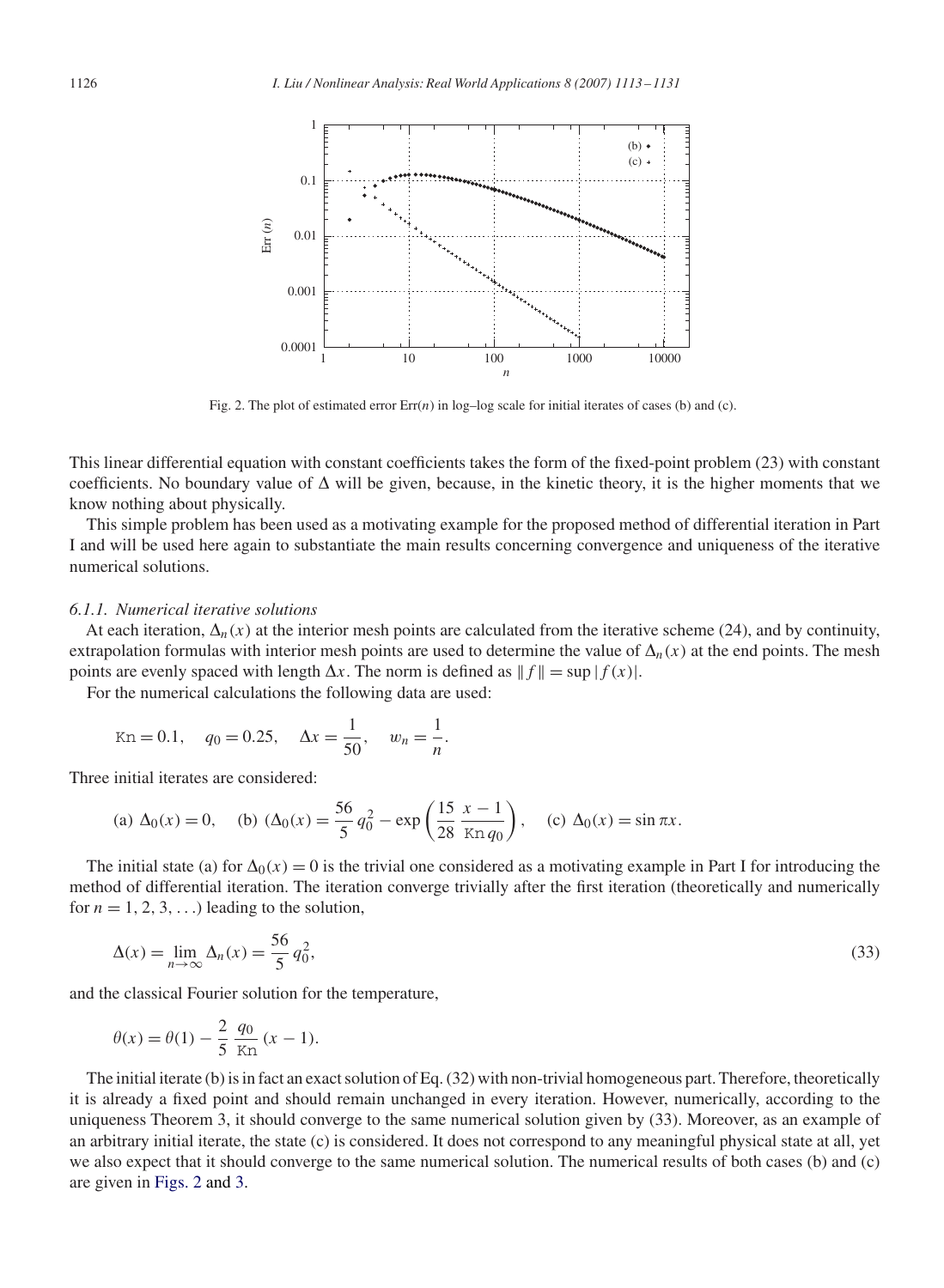<span id="page-14-0"></span>

Fig. 3. The initial iterate (left) and the *n*th iterate (right) of cases (b) and (c) at  $n = 10000$  and 100, respectively. The solution for  $\Delta_0(x) = 0$  is a constant  $(56/5)q_0^2 = 0.7$  in this example.

[Fig. 2](#page-13-0) shows the estimated error  $Err(n)$  vs. n in log-log scale. Note that at the beginning, the error is much smaller for case (b) because it starts with an exact solution. However, the instability of the homogeneous part sets in as n increases and the decreasing rate of the estimated error becomes much slower than that of case (c). Nevertheless, numerically, it is evident that Err(n) will go to zero as  $n \to \infty$ . Therefore, by Theorem 1 the convergence of the approximation sequence  $\{\Delta_n\}$  is assured for both cases.

On the right side of Fig. 3, we plot the numerical solutions for case (b) at  $n = 10000$  and case (c) at  $n = 100$ . The corresponding initial states are plotted on the left side for comparison (please note the difference in scale). The numerical results show that the approximate solutions  $\Delta_n(x)$  are not constant but they are within 1% of the constant solution given by (33) with value equal to 0.7 in the present example. Note that for more or less the same precision, case (c) converges 100 times much faster. However, it shows sooner or later both converge to the same solution. This confirms Theorem 3 for uniqueness as expected.

**Remark.** This problem can also be solved following the procedure of the method proposed in Part I by decoupling the system into two subsystems and solve alternatively with differential iteration. This procedure will be considered in the next example.

#### *6.2. Model of Maxwellian molecules and slip boundary conditions*

In the second example, we shall consider the same problem with the model of Maxwellian molecules and a different type of boundary condition.

For the classical Fourier theory, in addition to the boundary conditions of Dirichlet type (temperature prescribed) and Neumann type (normal heat flux prescribed), one can also prescribe a condition of mixed type:

$$
\theta - \alpha(\mathbf{q} \cdot \mathbf{n}) = \theta_{\mathrm{W}},\tag{34}
$$

where  $n$  is the outward normal at the boundary.

The prescribed value  $\theta_W$  will be referred to as the *wall temperature*, because we can write the condition at the wall as

$$
\theta - \theta_{\rm W} = \alpha(\boldsymbol{q} \cdot \boldsymbol{n}).
$$

In other words, there is a difference between the temperature of the gas at the wall and the wall temperature, and the difference is proportional to the outflow of heat flux (for  $\alpha > 0$ ) similar to the Newton's law of cooling.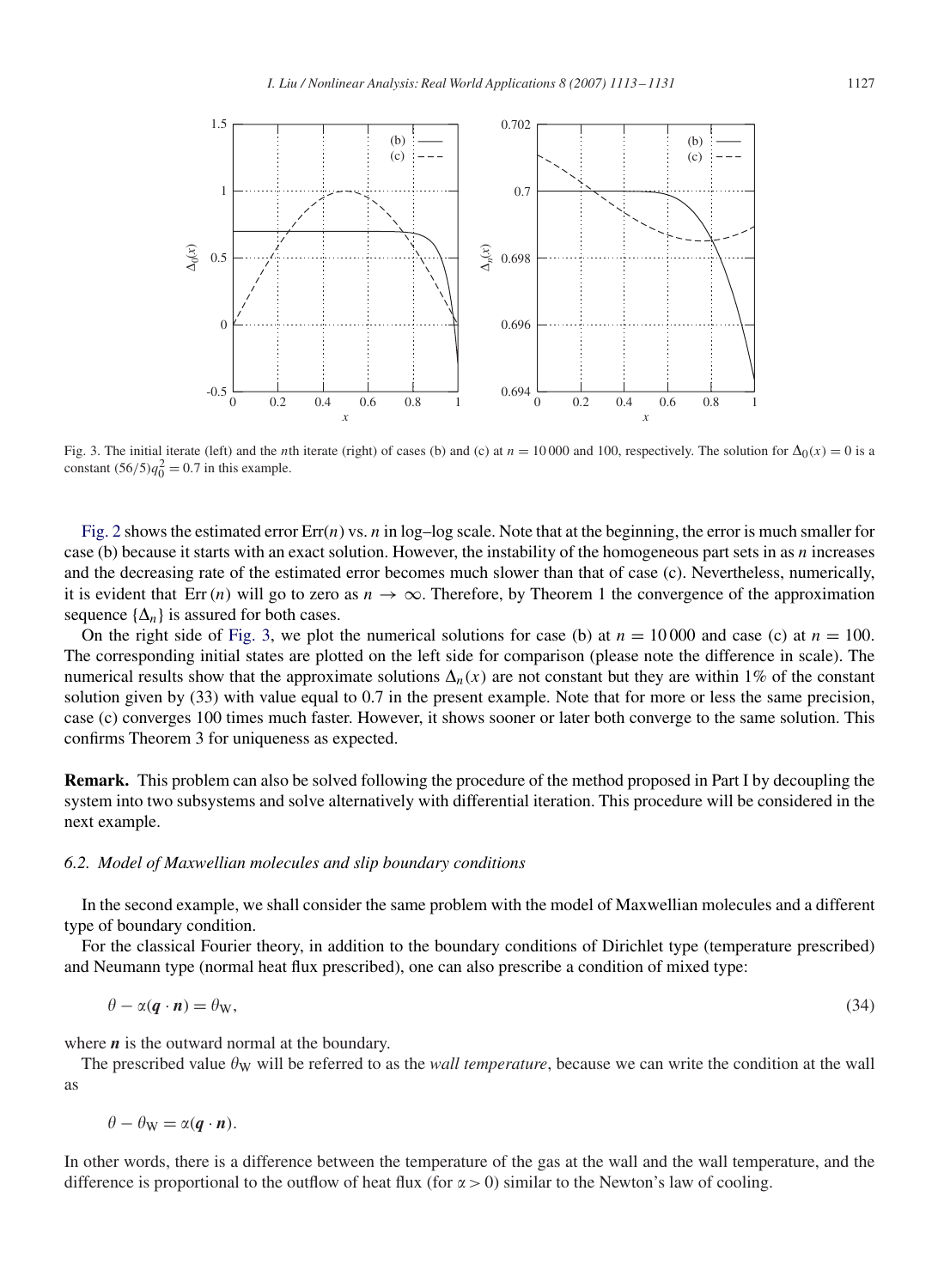With this interpretation, the wall is not merely regarded as a mathematical boundary and rather as a physical wall, between the gas in its interior and the exterior environment, with possible cooling through the wall due to temperature difference. This interpretation seems to be consistent with the *slip boundary conditions*resulting from Maxwell's simple model of solid wall, depicting the distribution function with kinetic boundary conditions of incident and reflected molecules at the wall (see [23,20]).

# *6.2.1. Exact iterative solutions*

For the model of Maxwellian molecules, with (29), Eq. (28) become

$$
q = -\frac{5}{2} \operatorname{Kn} \theta \frac{d\theta}{dx} - \frac{1}{6} \operatorname{Kn} \theta \frac{d\Delta}{dx},
$$
  

$$
\Delta = -28 \operatorname{Kn} q \theta \frac{d\theta}{dx},
$$
 (35)

where the Knudsen number is defined as

$$
Kn = \frac{3}{2} \frac{(R\theta_0)^{3/2}}{p \sigma L}.
$$

Moreover, from (27), the pressure and the heat flux are constant. System (35) is non-linear.

According to the iterative procedure proposed in Part I, we shall decouple the system and take the initial state  $\Delta(x)$  = 0 for Eq.  $(35)_1$ , which can then be simplified to

$$
\frac{\mathrm{d}^2(\theta^2)}{\mathrm{d}x^2} = 0.
$$

It gives the following solutions:

$$
\theta^{2}(x) = \theta_{0}^{2} + (\theta_{1}^{2} - \theta_{0}^{2})x,
$$
  
\n
$$
q = -\frac{5}{4} \operatorname{Kn}(\theta_{1}^{2} - \theta_{0}^{2}),
$$
\n(36)

where  $\theta_0 = \theta(0)$  and  $\theta_1 = \theta(1)$  are the gas temperatures at the wall. Let the prescribed wall temperatures be noted by  $T_0$  and  $T_1$  at  $x = 0$  and 1, respectively. Then the boundary condition (34) gives

$$
\theta_0 = T_0 - \alpha q, \quad \theta_1 = T_1 + \alpha q,
$$

which can be solved easily and we obtain

$$
\theta_0 = \frac{1}{1+2s}((1+s)T_0 + sT_1), \quad \theta_1 = \frac{1}{1+2s}((1+s)T_1 + sT_0),\tag{37}
$$

where

$$
s = \frac{5}{4} \alpha \operatorname{Kn}(T_0 + T_1).
$$

After obtaining the solutions  $\theta(x)$  and q, we can then evaluate the first iterative solution for  $\Delta(x)$  from  $(35)_2$ ,

$$
\Delta(x) = -28 \text{ Kn } q \frac{d(\theta^2)}{dx} = \frac{56}{5} q^2.
$$
 (38)

Note that this is the same as  $\Delta(x)$  in (33) for the BGK model. Since  $\Delta(x)$  is a constant, its derivative vanishes and therefore, the subsequent iterative solutions from  $(35)_1$  for  $\theta(x)$  remain unchanged. Consequently, the iteration converges trivially at the first iteration just like the example with BGK model in Section 6.1.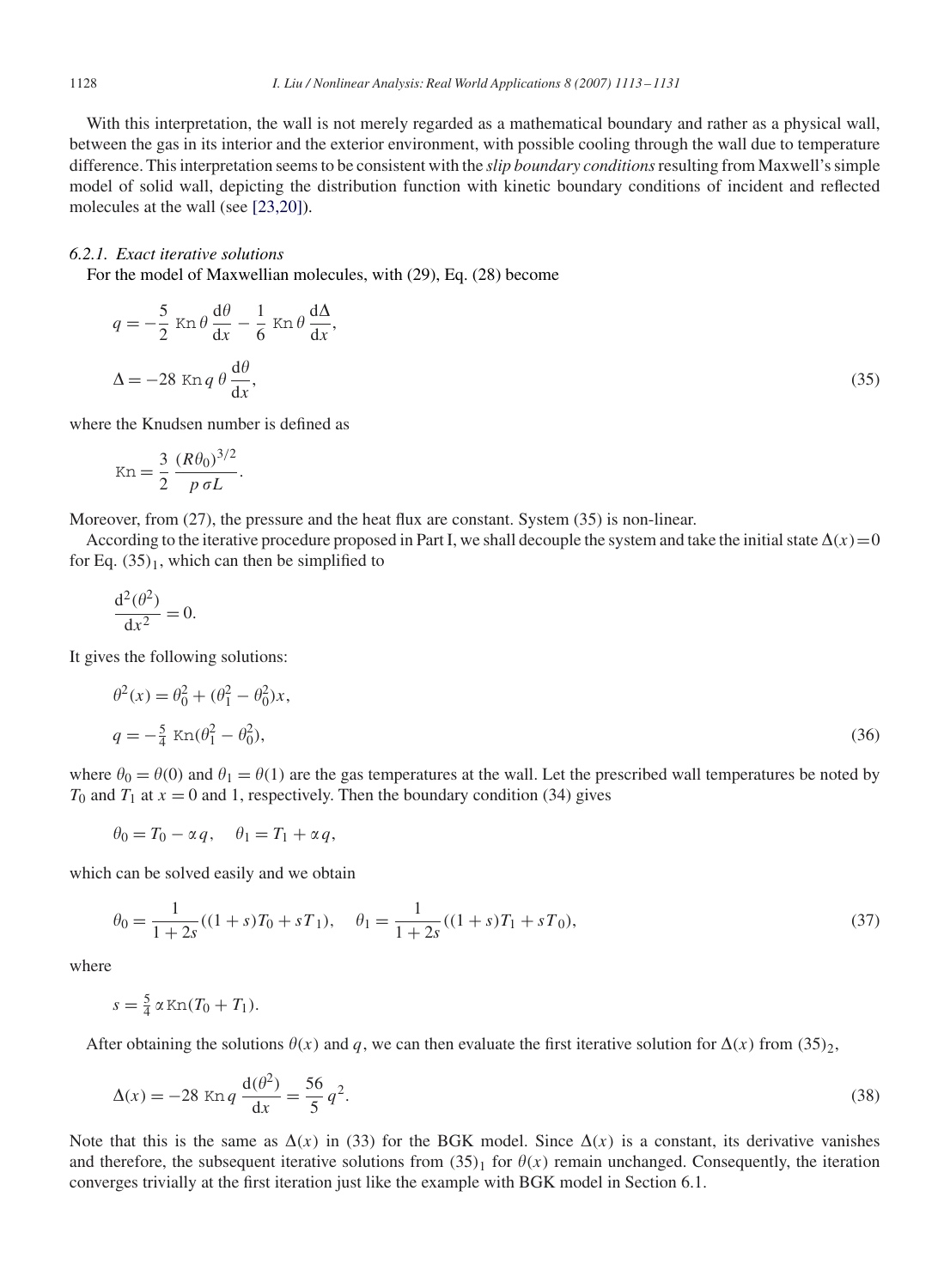## *6.2.2. Uniqueness of numerical iterative solutions*

We shall follow the procedure of Part I by splitting system (35) into two subsystems with the following numerical iterative scheme.

System (I):

$$
q_n = -\frac{5}{2} \operatorname{Kn} \theta_{n-1} \frac{d\theta_n}{dx} - \frac{1}{6} \operatorname{Kn} \theta_{n-1} \frac{d\Delta_{n-1}}{dx}, \quad \frac{dq_n}{dx} = 0,
$$
  

$$
\theta_n(0) = T_0 - \alpha q_n(0), \quad \theta_n(1) = T_1 + \alpha q_n(1).
$$
 (39)

System (II):

$$
\Delta_n = w_n \left( -28 \operatorname{Kn} q_n \theta_n \frac{\mathrm{d} \theta_n}{\mathrm{d} x} \right) + (1 - w_n) \Delta_{n-1}.
$$
\n
$$
(40)
$$

The wall temperatures  $T_0$  and  $T_1$  are given at  $x = 0$  and 1, respectively.

In this scheme, the boundary value problem of System (I) can easily be solved because the differential equation has been linearized. Finite difference method will be used. The differential iteration of System (II) with  $w_n = 1/n$  can be carried out from the solutions of System (I) by a straightforward numerical evaluation.

For the numerical calculations the following data are used:

$$
T_0 = 1.0
$$
,  $T_1 = 1.2$ ,  $\alpha = 1.5$ ,  $\Delta x = \frac{1}{50}$ ,  $w_n = \frac{1}{n}$ ,

for several values of Knudsen number,  $Kn = 0.01, 0.03, 0.05, 0.10$ .

Two different initial iterates are considered:

(a)  $\Delta_0(x) = 0$ , (b)  $\Delta_0(x) = \sin \pi x$ .

We shall also take  $\theta_0(x) = T_0$  initially.

Even though the initial state (a) corresponds to the problem with null initial iterate, unlike the exact solution obtained in (36), the iterative numerical solution does not converge trivially. However, it will be shown that it approaches the exact solution in the numerical iteration with linearized differential equation in the scheme (39).

In order to show that the numerical iterative solution is independent of the choice of initial iterate, a typical non-trivial state (b) is considered.

For all the cases considered with different initial states and different Knudsen numbers, convergence of iterations has been checked numerically. The results show that for  $n > 100$ , the estimated error Err  $(n) < \varepsilon$  with  $\varepsilon < 10^{-6}$  for all cases, and decreases as  $n$  increases. The running time for the number of iterations  $n$  up to 1000 or more is only a few seconds. We regard this as numerical evidence for convergence.

On the left side of [Fig. 4](#page-17-0) the iterated solution  $\Delta_n(x)$  with Kn = 0.05 for initial states (a) and (b) are plotted at  $n = 1000$ . It shows that for both the null initial state (a) and the non-trivial state (b),  $\Delta_n(x)$  differs from the exact solution  $\Delta(x) = 4.24528 \times 10^{-3}$  given in (38) by less than 0.02%. In other words, the linearized problem (I) in (39) does lead to the same solution of the original non-linear one in (35) for null initial iterate. On the other hand, the non-trivial initial state (b) leading to the same solution is quite interesting. The fact that we do obtain the same solution with different initial states seems to suggest uniqueness of numerical solutions similar to the BKG model considered in Section 6.1. We have also remarked in Part I that for shearing flows with heat conduction, the uniqueness has also been verified numerically. Nevertheless, unlike the example of BGK model in Section 6.1, we do not have a formal proof yet.

On the right side of [Fig. 4,](#page-17-0) the profiles of  $\theta_n(x)$  show temperature jumps at the walls for various values of the Knudsen number, Kn=0.01, 0.03, 0.05, 0.10 (with Kn increasing upward on the left part of the curves). The wall temperatures are  $T_0 = 1.0$  and  $T_1 = 1.2$ . After large enough number of iterations, the numerical results (with insignificant differences) confirm the same temperature profiles as well as the exact solutions given by (36) for the two initial states (a) and (b) and for each values of Kn—another numerical evidence of uniqueness.

The temperature jumps at the walls in these results are qualitatively consistent with the results from kinetic theory with Maxwell-type boundary condition, in [\[20\]](#page-18-0) for Grad's moment equations via kinetic scheme, and in [\[15\]](#page-18-0) for Boltzmann equation. There are slight differences near the walls between our results and those with Maxwell-type assumptions in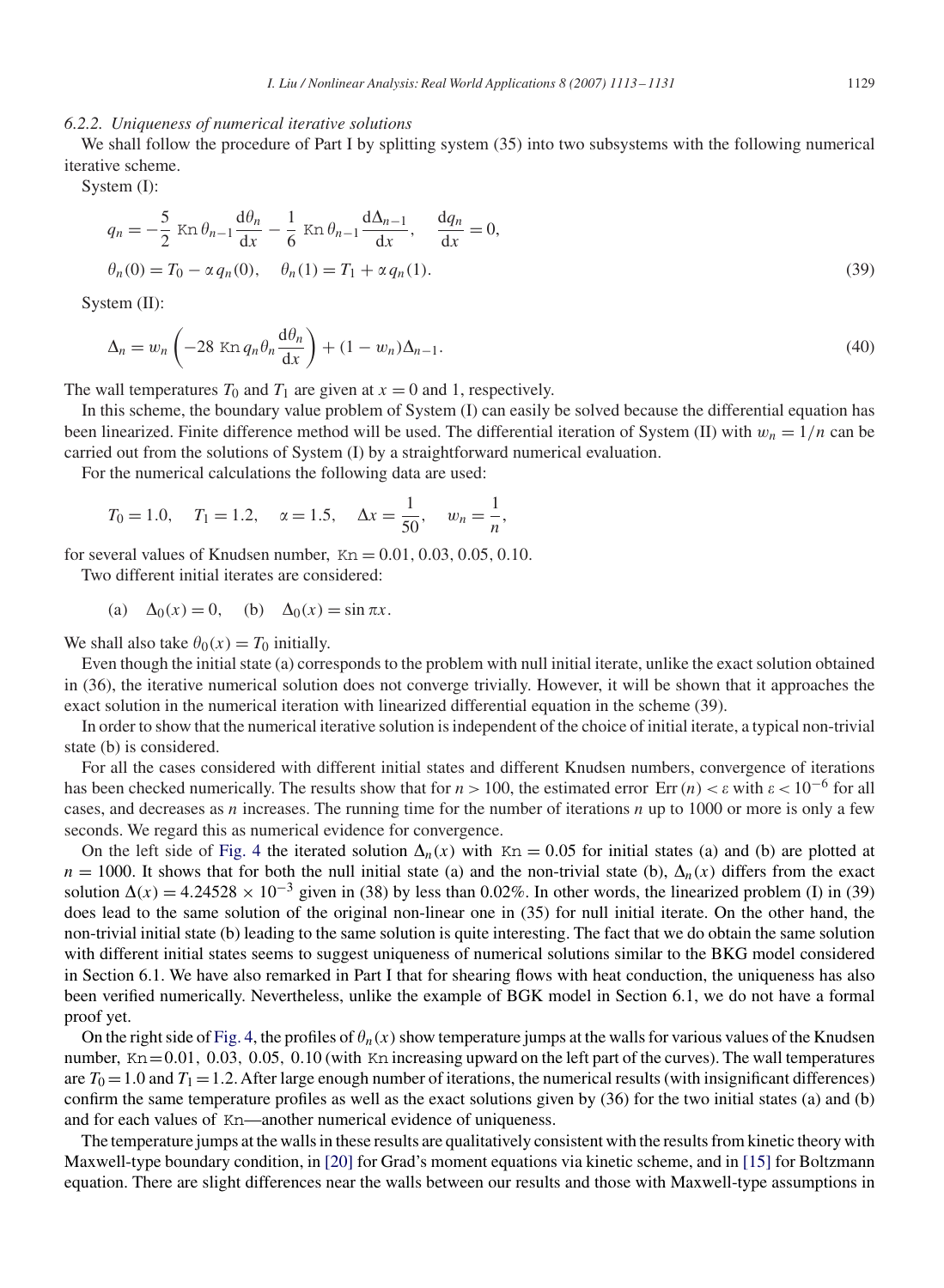<span id="page-17-0"></span>

Fig. 4. Left side:  $\Delta_n(x)$  at  $n = 1000$  and Kn = 0.05 for cases (a) and (b), solid straight line is the exact solution. Right side:  $\theta_n(x)$  for Kn = 0.01, 0.03, 0.05, 0.10. Temperature slip for wall temperatures  $T_0 = 1.0$  and  $T_1 = 1.2$ .

the so called Knudsen boundary layers, which are absent from our results. In our numerical simulations, the constant  $\alpha = 1.5$  and various Kn are chosen conveniently with no attempt for quantitative comparison.

Since for constant pressure, the temperature is inversely proportional to the density, we can also compare our results with the experimental data of the density distribution in [\[22\]](#page-18-0) (also cited in [\[15\]\)](#page-18-0). We note that in [\[22\]](#page-18-0) the data do not include points in the immediate vicinity of the wall and the agreement with ours is qualitatively more satisfactory.

The Maxwell-type boundary conditions in the kinetic theory, concerning the distribution functions of incident and reflected molecules together with some accommodation coefficient in the *vicinity* of the wall, give rise to the Knudsentype boundary layers in the solutions of Boltzmann equation. On the other hand, in the continuum approach, the solutions are governed by a system of partial differential equations with proper boundary conditions. They are valid in the interior and are assumed to be continuous up to the boundary. Consequently, no such boundary layers can be obtained in our results. Therefore, in order to take into account the presence of such boundary layers, some similar assumptions have to be made into the system of governing equations concerning the behavior of the gas in the vicinity of the wall.

## **References**

- [1] E. Barbera, I. Müller, D. Reitebuch, N.-R. Zhao, Determination of boundary conditions in extended thermodynamics via fluctuation theory, Continuum Mech. Thermodyn. 16 (2004) 411–425.
- [2] E. Barbera, I. Müller, M. Sugiyama, On the temperature of rarefied gas in non-equilibrium, Meccanica 34 (1999) 103–113.
- [3] F. Brini, T. Ruggeri, Entropy principle for the moment systems of degree  $\alpha$  associated to the Boltzmann equation. Critical derivatives and non controllable boundary data, Continuum Mech. Thermodyn 14 (2002) 165–189.
- [4] H. Grad, On the kinetic theory of rarefied gases, Commun. Pure Appl. Math. 2 (1949) 331–407.
- [5] M. Grmela, I.V. Karlin, V.B. Zmievski, Boundary layer variational principles: a case study, Phys. Rev. E 66 (2002) 011201.
- [6] E. Ikenberry, C. Trusdell, On the pressures and the flux of energy in a gas according to Maxwell's kinetic theory I & II, J. Rational Mech. Anal. 5 (1956) 1–54, 55–128.
- [7] I.-S. Liu, Continuum Mechanics, Springer, Berlin, Heidelberg, 2002.
- [8] I.-S. Liu, On well-posedness of classical boundary conditions in extended thermodynamics, In: Y. Wang, K. Hutter (Eds.), Proceedings of the XIVth International Symposium (STAMM-2004), Trends in Applications of Mathematics to Mechanics, Shaker Verlag, Aachen, 2005, pp. 225–233.
- [9] I.-S. Liu, I. Müller, Extended thermodynamics of classical and degenerate gases, Arch. Rational Mech. Anal. 83 (1983) 285–332.
- [10] I.-S. Liu, M.A. Rincon, A boundary value problem in extended thermodynamics—one-dimensional steady flows with heat conduction, Continuum Mech. Thermodyn. 16 (2004) 109–124.
- [11] I.-S. Liu, M.A. Rincon, I. Müller, Iterative approximation of stationary heat conduction in extended thermodynamics, Continuum Mech. Thermodyn. 14 (2002) 483–493.
- [12] I.-S. Liu, D.R. Vieira, Weighted iterative solutions of linear differential equations and heat conduction of ideal gases in moment theory, ZAMP, 2006, doi[:10.1007/S00033-006-0048-z.](#page-0-0)